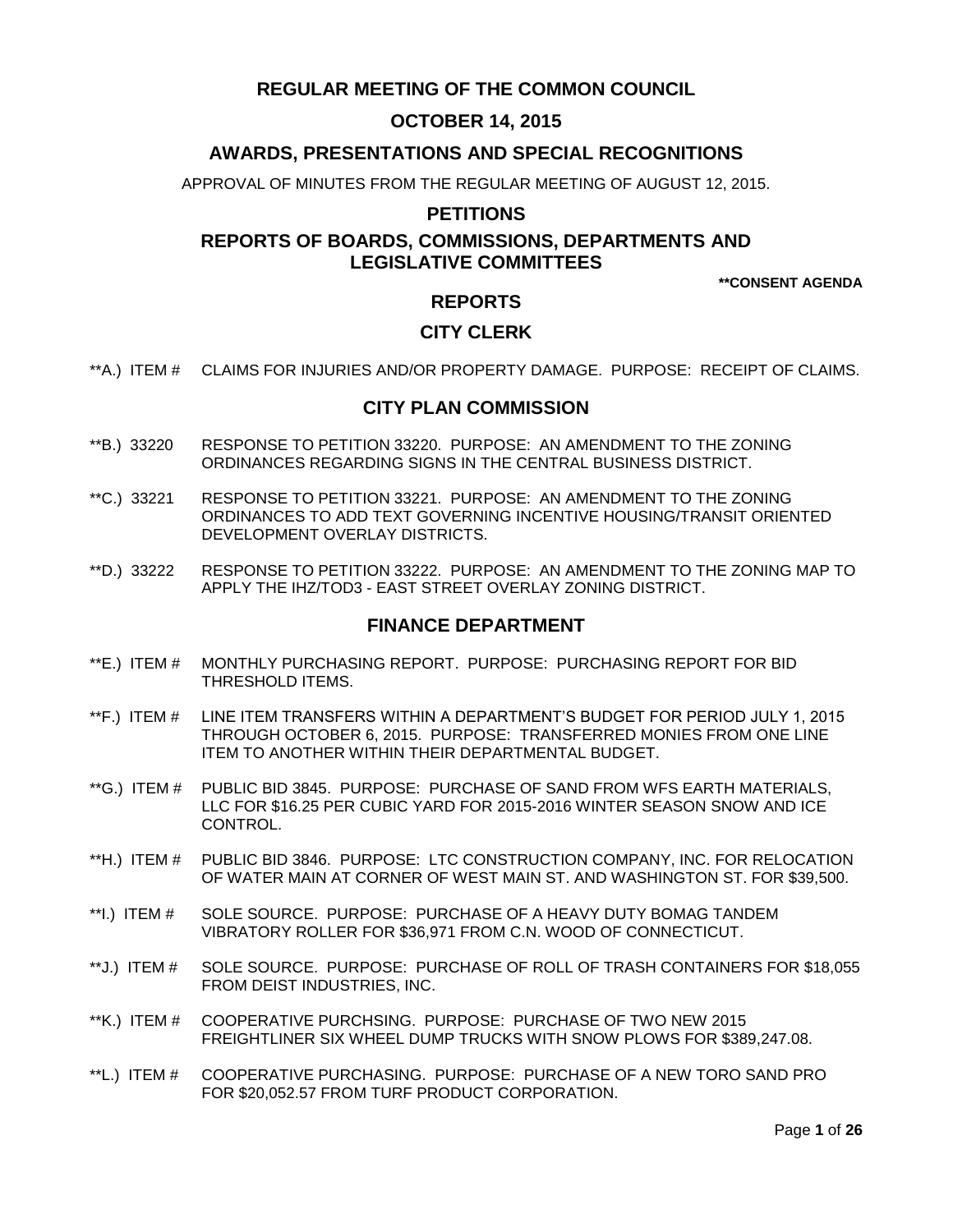- \*\*M.) ITEM # [COOPERATIVE PURCHASING. PURPOSE: PURCHASE OF THREE NEW PICK UP](#page-12-0)  [TRUCKS FOR \\$223,022.40 FROM CROWLEY FORD.](#page-12-0)
- \*\*N.) ITEM # [COOPERATIVE PURCHASING. PURPOSE: PURCHASE OF FIREFIGHTER HELMETS FOR](#page-12-1)  [\\$33,454.20 FROM FIREMATIC SUPPLY COMPANY, INC.](#page-12-1)
- \*\*O.) ITEM # [COOPERATIVE PURCHASING. PURPOSE: PURCHASE AND INSTALLATION OF VIDEO](#page-13-0)  [SECURITY/SURVEILLANCE SYSTEM FOR \\$19,568 FROM MERCURY GROUP.](#page-13-0)
- \*\*P.) ITEM # [COOPERATIVE PURCHASING. PURPOSE: PAVING OF THE STANLEY GOLF COURSE](#page-14-0)  [PARKING LOT BY TILCON CONNECTICUT, INC. AND GARRITY ASPHALT RECLAIMING.](#page-14-0)
- \*\*Q.) ITEM # [COOPERATIVE PURCHASING. PURPOSE: COPIER LEASE WITH A&A OFFICE SYSTEMS](#page-14-1)  [FOR CORPORATION COUNSEL.](#page-14-1)
- \*\*R.) ITEM # [COOPERATIVE PURCHASING. PURPOSE: INFIELD RENOVATIONS AT NEW BRITAIN](#page-15-0)  [STATIUM FOR \\$44,179.50 TO SPORT TURF SPECIALTIES, INC.](#page-15-0)

#### **BOARD OF POLICE COMMISSIONERS**

- \*\*S.) 33090 [RESPONSE TO PETITION 33090. PURPOSE: TRAFFIC SURVEY AND POLICE](#page-16-0)  [MONITORING OF TRAFFIC FLOW ON LINCOLN STREET, SOUTH OF CORBIN AVENUE.](#page-16-0)
- \*\*T.) 33092 [RESPONSE TO PETITION 33092. PURPOSE: TRAFFIC STUDY ON WILDWOOD STREET](#page-16-1)  [ADJACENT TO CHESLEY PARK.](#page-16-1)
- \*\*U.) 33143 [RESPONSE TO PETITION 33143. PURPOSE: TRAFFIC STUDY ON MERIGOLD DRIVE,](#page-16-2)  [NEAR ENTRANCE OF PULASKI SCHOOL.](#page-16-2)
- \*\*V.) 33145 [RESPONSE TO PETITION 33145. PURPOSE: TRAFFIC STUDY AT THE INTERSECTION](#page-17-0)  [OF WHITING STREET AND STANLEY STREET.](#page-17-0)

### **PUBLIC WORKS DEPARTMENT**

\*\*W.) 33256 [RESPONSE TO PETITION 33256. PURPOSE: PROPERTY CLEAN-UP AND "NO DUMPING"](#page-17-1)  [SIGNS POSTED ON HAZELMERE ROAD.](#page-17-1)

#### **TAX DEPARTMENT**

\*\*X.) ITEM # [TAX ABATEMENTS, CORRECTIONS AND REFUNDS.](#page-17-2)

# **REPORTS RETURNED FROM COMMITTEE**

#### **STANDING CLAIMS SUBCOMMITTEE**

\*\*Y.) ITEM # [CLAIMS SUBCOMMITTEE. PURPOSE: SETTLEMENT OF CLAIMS.](#page-18-0)

# **ZONING SUBCOMMITTEE**

- \*\*Z.) 33220 [RECOMMENDATION FOR PETITION 33220. PURPOSE: AMENDMENT TO THE ZONING](#page-18-1)  [ORDINANCES SEC. 170 REGARDING SIGNAGE IN THE CENTRAL BUSINESS DISTRICT.](#page-18-1)
- \*\*AA.) 33221 [RECOMMENDATION FOR PETITION 33221. PURPOSE: AMENDMENT TO THE ZONING](#page-18-2)  ORDINANCES SEC. [216 TO ADD TEXT GOVERNING INCENTIVE HOUSING/TRANSIT](#page-18-2)  [ORIENTED DESIGN DISTRICT -](#page-18-2) DOWNTOWN.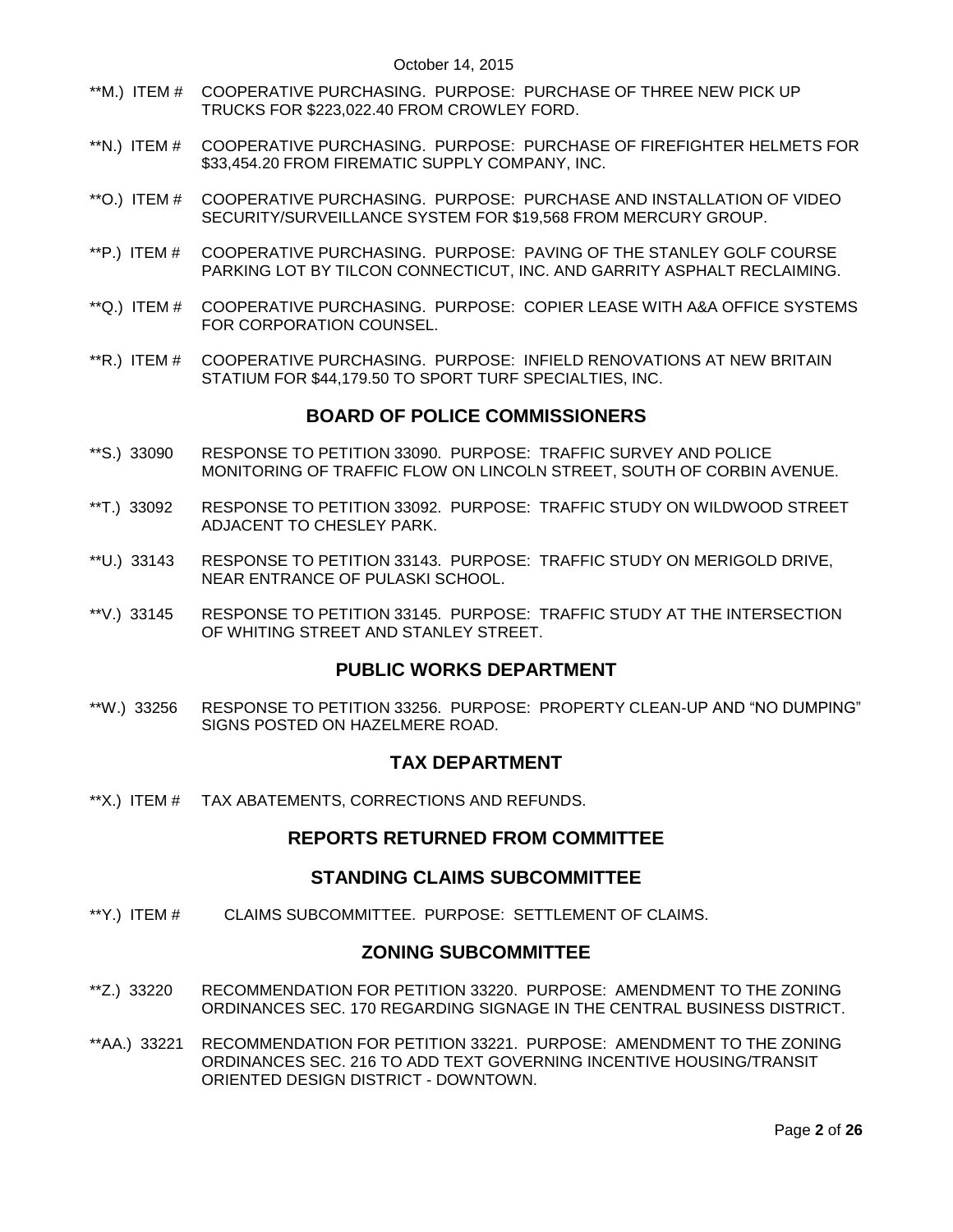\*\*BB.) 33221 [RECOMMENDATION FOR PETITION 33221. PURPOSE: AMENDMENT TO THE ZONING](#page-19-0)  [ORDINANCES SEC. 217 TO ADD TEXT GOVERNING INCENTIVE HOUSING/TRANSIT](#page-19-0)  [ORIENTED DESIGN DISTRICT –](#page-19-0) EAST MAIN.

# **NEW RESOLUTIONS**

- 1.) ITEM # APPROVAL OF AGREEMENT [BETWEEN THE NEW BRITAIN BOARD OF EDUCATION](#page-19-1) AND LOCAL 51 – [NEW BRITAIN FEDERATION OF TEACHERS. PURPOSE: CONCLUDED](#page-19-1)  [NEGOTIATIONS AND REACHED TENTATIVE AGREEMENT FOR A COLLECTIVE](#page-19-1)  [BARGAINING AGREEMENT. J. GIANTONIO, W. PABON, D. SALERNO, E. SANCHEZ](#page-19-1)
- 2.) ITEM # [OCTOBER 2015 AS POLISH-AMERICAN HERITAGE MONTH.](#page-20-0)  [S. BIELINSKI, E. MAGNUSZEWSKI](#page-20-0)
- 3.) ITEM # [OCTOBER 2015 AS BREAST CANCER AWARENESS MONTH.](#page-20-1) S. BIELINSKI, T. COLLINS
- 4.) ITEM # [SEPTEMBER 15 TO OCTOBER 15, 2015 AS HISPANIC HERITAGE MONTH.](#page-21-0) [M. TRUEWORTHY, E. SANCHEZ](#page-21-0)
- 5.) ITEM # [DR. MARTIN LUTHER KING JR. CEREMONY. PURPOSE: ALLOWING THE COMMISSION](#page-22-0)  [ON HUMAN RIGHTS AND OPPORTUNITIES TO SOLICIT AND RECEIVE CONTRIBUTIONS](#page-22-0)  [TO SPONSOR THE ANNUAL DR. MARTIN LUTHER KING, JR. CEREMONY/BREAKFAST.](#page-22-0)  [T. COLLINS](#page-22-0)
- 6.) ITEM # [BUDGET TRANSFER AND APPROPRIATIONS –](#page-22-1) POLICE DEPARTMENT. PURPOSE: [FEDERAL HIGHWAY SAFETY FUNDS FOR OVERTIME TO SUPPORT DUI LAW](#page-22-1)  [ENFORCEMENT EFFORTS FROM OCTOBER](#page-22-1) 15, 2015 TO SEPTEMBER 10, 2016. [S. BIELINSKI, C. CARLOZZI, JR., W. PABON, E. SANCHEZ, R. SMEDLEY](#page-22-1)
- 7.) ITEM # [CT DEPARTMENT OF CHILDREN AND FAMILIES GRANT. PURPOSE: FUNDS FOR PRO-](#page-23-0)[SOCIAL ACTIVITES AND DIRECT SERVICES PERTAINING TO JUVENILE REVIEW BOARD](#page-23-0)  [CLIENTS. E. SANCHEZ](#page-23-0)
- 8.) ITEM # [STATE ASSISTANCE AGREEMENT. PURPOSE: COLD WEATHER OVERFLOW SHELTER.](#page-24-0)  [S. BIELINSKI, T. COLLINS, W. PABON, J. GIANTONIO](#page-24-0)
- 9.) ITEM # [DESIGNATION OF A PORTION OF ARCH STREET AS "BARRIO LATINO".](#page-25-0)  [E. SANCHEZ, W. PABON](#page-25-0)

# **UNFINISHED BUSINESS**

- 32554 RESOLUTION RE: APPROVAL OF AGREEMENT BETWEEN THE CITY OF NEW BRITAIN AND LOCAL 1186. TABLED 11/13/2013
- 32697 REPORT OF PURCHASING DEPT. RE: ON CALL ENGINEERING SERVICES LANDFILL AND RECYCLING CENTER COMPLIANCE MONITORING – PUBLIC WORKS DEPT. TABLED 04/23/2014
- 32767 RESOLUTION RE: FISCAL YEAR 2015 COMMUNITY SERVICES BUDGET AMENDMENTS. TABLED 06/11/2014
- 32953 RESOLUTION RE: APPROVAL OF AGREEMENT BETWEEN THE CITY OF NEW BRITAIN AND LOCAL 871 – NEW BRITAIN FEDERATION OF TEACHERS. TABLED 12/10/2014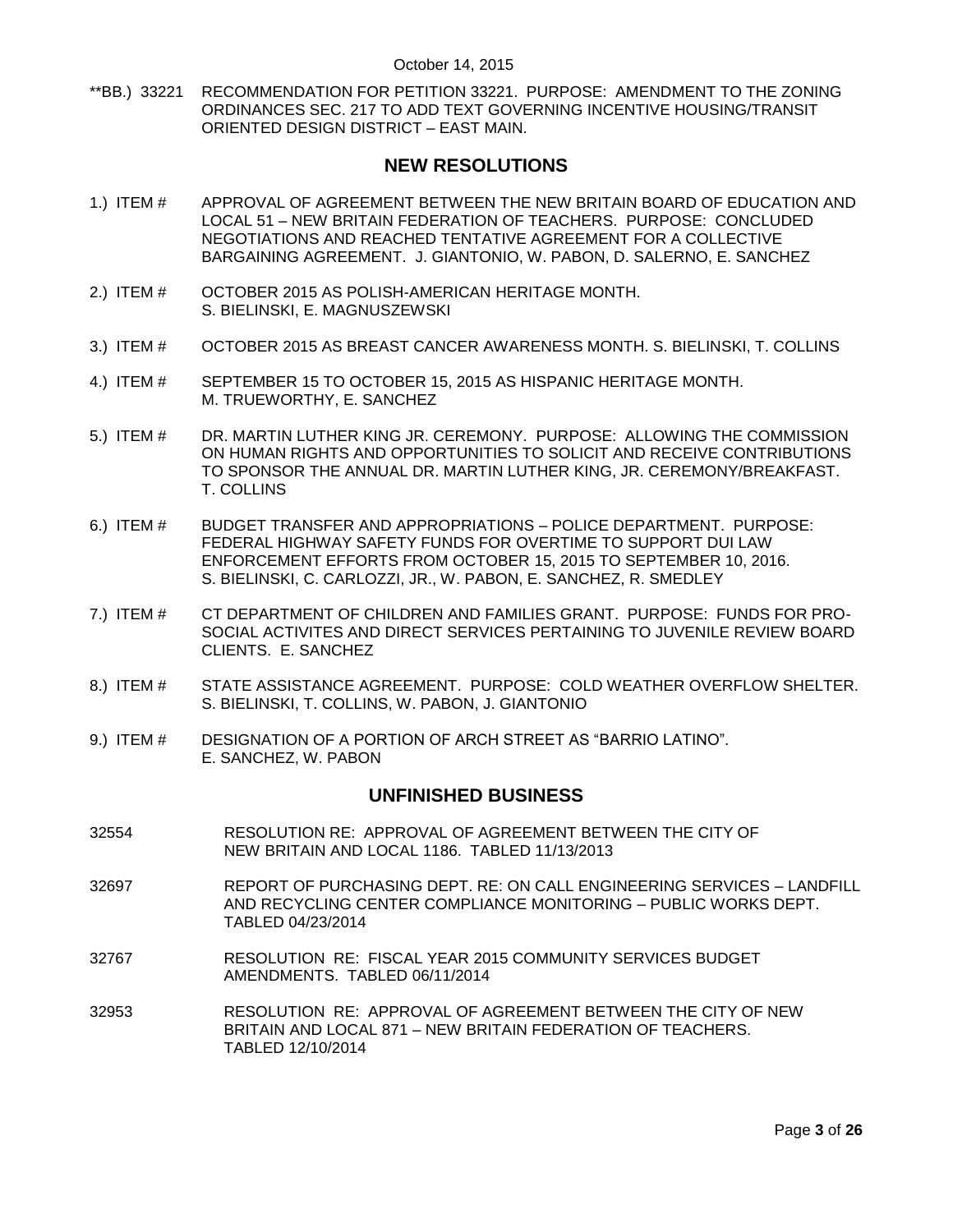# **REGULAR MEETING OF THE COMMON COUNCIL**

# **OCTOBER 14, 2015**

# **AWARDS, PRESENTATIONS AND SPECIAL RECOGNITIONS**

APPROVAL OF MINUTES FROM THE REGULAR MEETING OF AUGUST 12, 2015.

### **PETITIONS**

# **REPORTS OF BOARDS, COMMISSIONS, DEPARTMENTS AND LEGISLATIVE COMMITTEES**

**\*\*CONSENT AGENDA**

# **REPORTS**

# **CITY CLERK**

<span id="page-3-0"></span>\*\*A.) ITEM # CLAIMS FOR INJURIES AND/OR PROPERTY DAMAGE. PURPOSE: RECEIPT OF CLAIMS.

REPORT OF: City Clerk

To Her Honor, the Mayor, and the Common Council of the City of New Britain: the undersigned beg leave to report the following:

ITEM #:

RE: CLAIMS FOR INJURIES AND/OR PROPERTY DAMAGE

#### CLAIMANTS NAME

Corbin, Antoinette by Atty. John L. Laudati Delgado, Evelyn Moore, Mary Murray, Walter Noto, Michael Palmisano, Ronald P.

> Mark H. Bernacki City Clerk

# **CITY PLAN COMMISSION**

<span id="page-3-1"></span>\*\*B.) 33220 RESPONSE TO PETITION 33220. PURPOSE: AN AMENDMENT TO THE ZONING ORDINANCES REGARDING SIGNS IN THE CENTRAL BUSINESS DISTRICT.

REPORT OF: CITY PLAN COMMISSION

To Her Honor, the Mayor, and the Common Council of the City of New Britain: the undersigned beg leave to report the following:

ITEM #: 33220

[An amendment to the zoning ordinances regarding signage in the CBD, Central Business District]

The City Plan Commission, at its regular meeting held on September 14, 2015, voted  $6$  to  $0$  to recommend that this proposed amendment be approved.

BACKGROUND: This proposed zoning amendment would change the zoning ordinances by adding special sign regulations specific to the CBD, Central Business District. The changes put the specific restrictions for CBD signage in Section 170, the CBD supplemental regulations, rather than the general signage section, Section 250, where all sign regulations are currently. Because of the special nature and importance of the CBD, it is not uncommon for specific controls such as parking, or design controls to be in the CBD section, rather than grouped in with the supplemental regulations and controls common to all other zoning districts.

These specific sign regulations are modeled after the downtown sign ordinances used in Danbury, Connecticut, and would serve to both modify existing CBD signage restrictions as to size, etc. and also to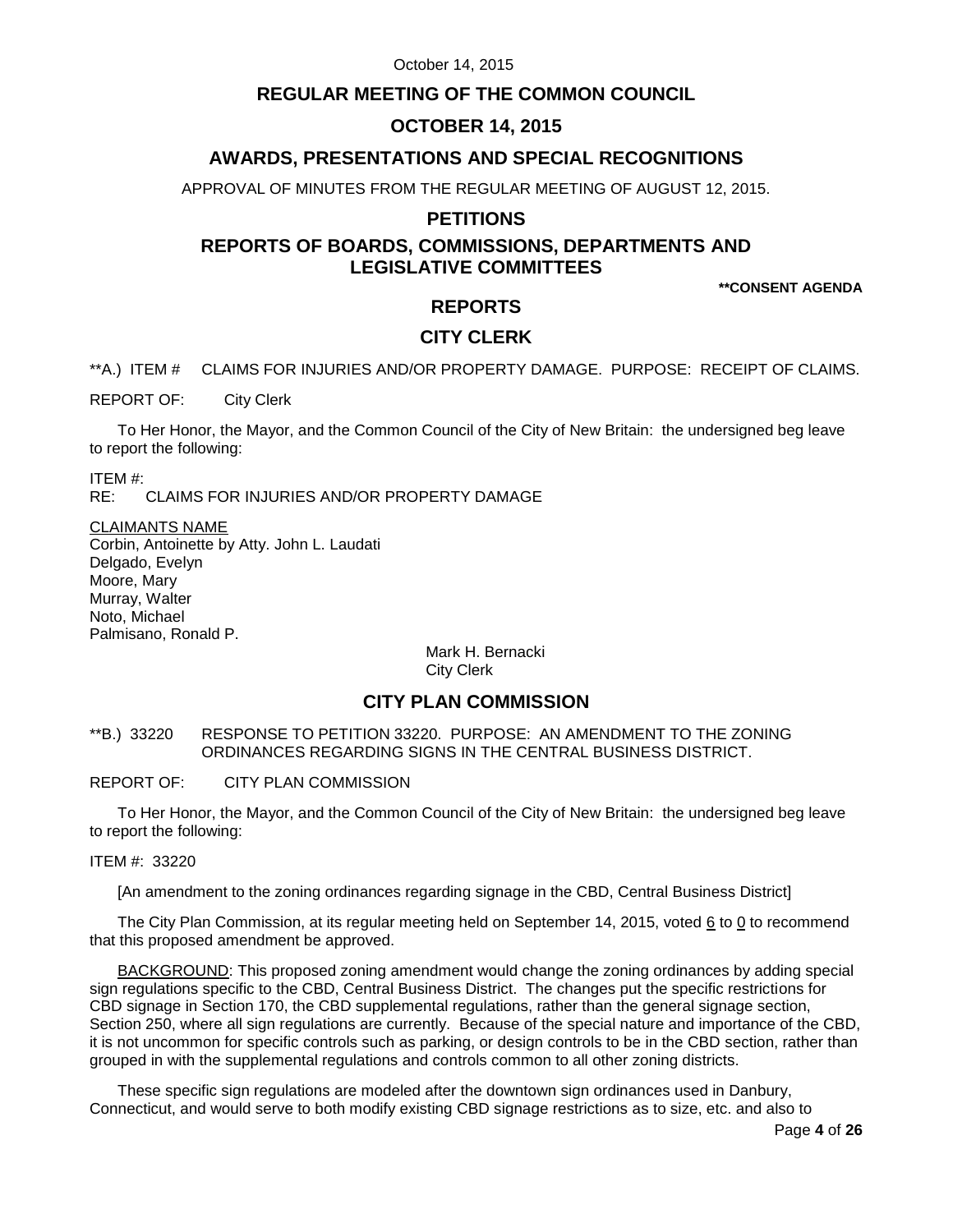expand regulations to cover types of signage not currently addressed in our zoning regulations, including canopy and awning signs, hanging or projecting signs, window signs and portable signs or sandwich boards. In general, the regulations would be more restrictive; for example, currently business identification signage mounted on the wall of a building in the CBD is allowed to be three (3) square feet of sign area for every linear foot of building wall. The proposed amendment would reduce the permissible sign area to 1.5 square feet of sign area per linear foot of wall. Additionally, the amendment would add regulations for window signage, i.e. the signs that are typically paper posters, advertising products for sale on the premises, and are usually posted on the inside glass of a storefront. The regulation would limit them to not more than 15% of each window. Such signage is not currently addressed or regulated at all. The amendment would also address canopy signs, projecting signs, and portable signs which are not currently regulated in the zoning ordinances.

PLANNING AND CONSIDERATIONS: The signage section of the zoning ordinances currently seems overly generous in regards to some types of signage and overlooks other types of signage entirely. Welldesigned and appropriately-sized signage can serve the purpose of adequately identifying restaurants, stores and businesses while helping to create a comfortable and harmonious ambiance that is more conducive to attracting customers and encouraging business development. Excessive and poorly-designed signage contributes to an unattractive, uninviting urban environment that is uncomfortable and discourages pedestrian traffic, leisurely shopping and multi-purpose trips where someone might visit one shop and walk to another, stopping to eat or have coffee along the way. It can also result in a situation where having an uncoordinated clutter of too much signage can be confusing and detract from the ability to find or identify an individual business. An orderly and attractive appearance and comfortable ambiance are especially important factors in the economic viability of the Central Business District and signage is a critical part of the visual landscape that shapes these perceptions.

RECOMMENDATION: The City Plan Commission is of the opinion that the proposed amendment refines and improves the signage regulations for the Central Business District and will help to create a more attractive and welcoming appearance for the downtown business area. Some of the additions serve to address oversights in the sign ordinances such as awning signs, flags, projecting signs, window signs and portable signage, which are not currently regulated or acknowledged in any manner in the zoning ordinances. The City Plan Commission suggests that a more comprehensive review and thorough revision be made to the signage section, incorporating many of the newer provisions proposed here; but in the meantime, strongly supports the adoption of this proposed zoning amendment amending the regulations for signage in the CBD.

> Louis G. Amodio, Chairman City Plan Commission

<span id="page-4-0"></span>\*\*C.) 33221 RESPONSE TO PETITION 33221. PURPOSE: AN AMENDMENT TO THE ZONING ORDINANCES TO ADD TEXT GOVERNING INCENTIVE HOUSING/TRANSIT ORIENTED DEVELOPMENT OVERLAY DISTRICTS.

#### REPORT OF: CITY PLAN COMMISSION

To Her Honor, the Mayor, and the Common Council of the City of New Britain: the undersigned beg leave to report the following:

#### ITEM #: 33221

[An amendment to the zoning ordinances to add text governing IHZ/TOD (Incentive Housing Zone/Transit-Oriented Development overlay districts - Section 216, IHZ/TOD1- Downtown; Section 217, IHZ/TOD2 - East Main Street; and Section 218, IHZ/TOD3 - East Street]

The City Plan Commission, at its regular meeting held on September 14, 2015, voted 6 to 0 to recommend that this proposed amendment be approved.

BACKGROUND: This proposed zoning amendment would add text establishing three "overlay" zoning districts, which would give developers special incentive to build or redevelop properties in accordance with the guidelines and principles of incentive housing zone legislation and transit-oriented development. The IHZ and TOD concept for the overlay zones, which would encompass areas surrounding the city's three CTfastrak stations, evolved from planning done as part of the 2010-2020 Plan of Conservation and Development and a related study, the Incentive Housing Zone Plan completed in October 2011. The IHZ plan was prepared in accordance with provisions of Connecticut General Statutes 8-13 (m-x), which makes available special state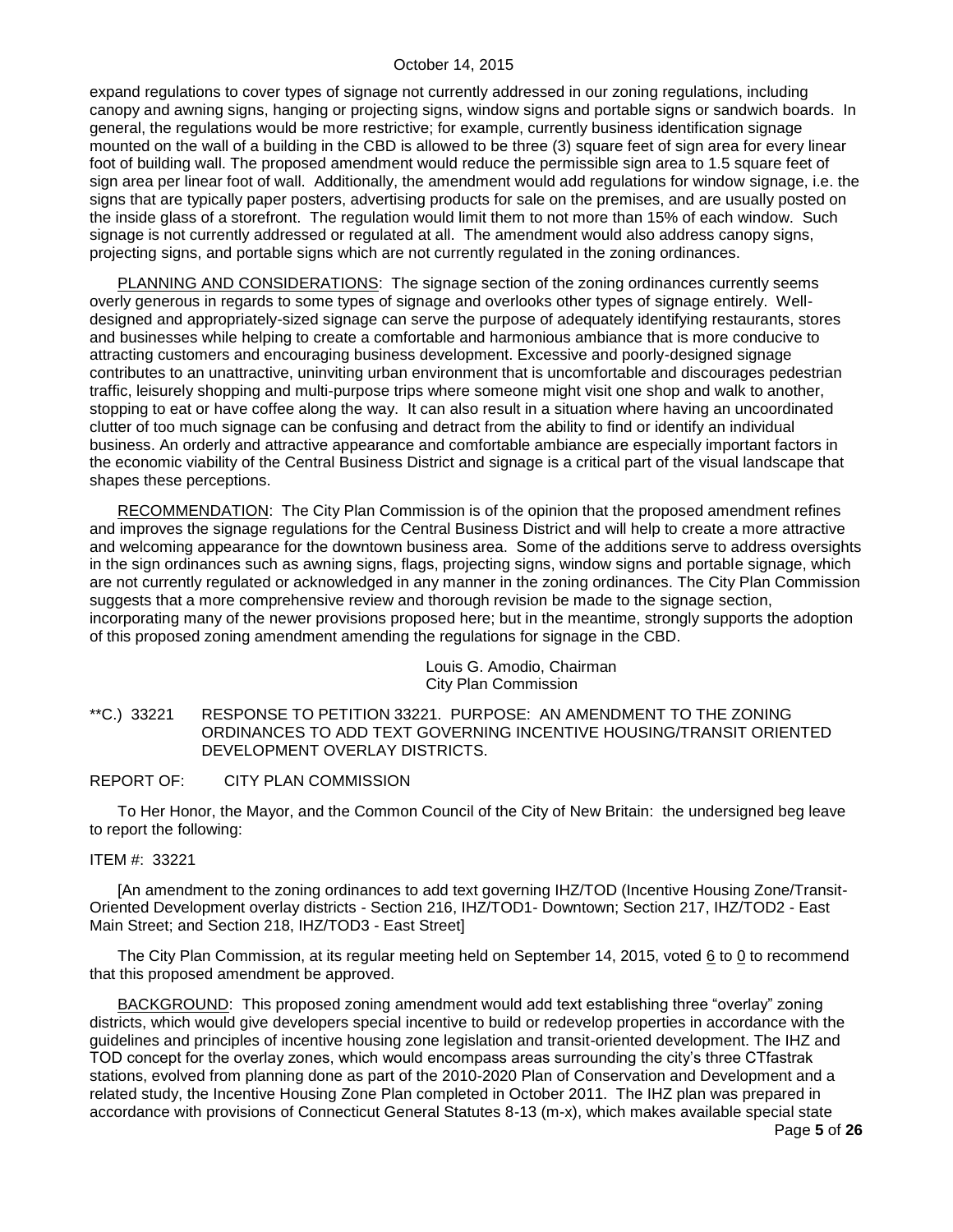funding to municipalities adopting IHZ overlay zones and to developers building in accordance with IHZ principles. Briefly, the requirements for IHZ overlay zones were that residential developments were to be permitted "as-of-right" rather than by special exception or special permit, and that the zones allow higher residential densities than normally permitted in the underlying zone. The principles of TOD are almost identical and very much complementary to those of IHZ, including encouragement of higher density residential and mixed-use development in areas convenient to transit. At this time, only the overlay zone for the East Street, IHZ/TOD3, is proposed to be put in place on the zoning map, under accompanying Petition #33222.

PLANNING AND CONSIDERATIONS: The 2011 Incentive Housing Zone Plan laid out the basic framework for these amendments. Generally, it was felt that for the IHZ/TOD1 Downtown district, that the existing underlying CBD, Central Business District zoning, which was adopted following the 2008 Downtown Plan, met all of the IHZ and TOD principles relative to encouraging higher density residential and mixed-use developments. The current amendment for the IHZ/TOD1 text would simply add statements of intent, specify the statutorily-mandated 20% affordability requirement for developments seeking the IHZ funding incentives, and would also further modify residential parking requirements within the overlay zone to encourage rehabilitation and re-use of existing multi-story industrial and commercial buildings, reducing the requirement from one (1) space per unit to .75 spaces per unit for buildings with 14 or more units.

For the IHZ/TOD2 East Main district, the underlying area is zoned mostly I-2, General Industry, and is a diverse mix of mostly nonconforming residential and business uses. Section 217 IHZ/TOD2 overlay would allow a variety of different types of residential and mixed-use development not currently allowed at densities and configurations similar to the B-3 Secondary Business zone on Broad Street, in most situations making many of the existing homes and properties more conforming than they are under current zoning. In the IHZ/TOD2 East Main district, parking would be reduced from two (2) spaces per dwelling unit to 1.5 per unit for single and twofamily houses and to 1.25 spaces per unit for multi-family buildings, with further parking reductions for apartment buildings within one quarter mile of the CTfastrak station, buildings accommodating secure bicycle parking and mixed-use buildings combining residential and business space.

The IHZ/TOD3 East Street district would overlay a mix of business and apartment zones, including I-2 General Industry, B-1 Neighborhood Business, A-2 Multi-family Houses and A-3 High-Rise Apartments. In this area, the greatest potential is for vacant and underutilized business properties to be redeveloped for multi-story, multi-unit residential and mixed-use development. The Section 218 regulations for the IHZ/TOD3 would allow residential and mixed-use development at densities similar to our current B-3 Secondary Business zoning, or approximately 34 units per acre, with the provisions for reduced parking requirements as proposed for the IHZ/TOD2 overlay zone.

CONCLUSION: The adoption of these new overlay zoning districts will allow the City of New Britain to take advantage of the opportunities afforded by the three CTfastrak stations and the financial incentives being offered by the State of Connecticut to encourage Incentive Housing Zones and Transit-Oriented Development. This is consistent with planning concepts espoused in the City's 2010 Plan of Conservation and Development and with the 2008 Downtown Plan, both of which emphasize that our neighborhoods and downtown need to establish a stable population with reasonable disposable income to support business growth and facilitate the economic revitalization. The principal emphasis in this concept is to take steps to encourage workforce housing, traditional neighborhoods, neighborhoods that are walkable and pedestrian-friendly and that include mixed-use, mixed-income developments in close proximity to transit. This amendment would be a second step towards that goal, following and expanding upon the Central Business District re-zoning that followed the 2008 Downtown Plan, and would relax some of the zoning requirements and add the potential for financial incentives for prospective developers considering a project in New Britain.

RECOMMENDATION: The City Plan Commission is of the opinion that the proposed text for these proposed overlay zones are consistent with the goals and policies laid out in the Plan of Conservation and Development and the Downtown Plan and will help encourage the development of healthy, vibrant, mixed-use neighborhoods in the vicinities of our CTfastrak stations and our downtown. The Commission, therefore, strongly supports the adoption of this proposed zoning amendment.

> Louis G. Amodio, Chairman City Plan Commission

<span id="page-5-0"></span>\*\*D.) 33222 RESPONSE TO PETITION 33222. PURPOSE: AN AMENDMENT TO THE ZONING MAP TO APPLY THE IHZ/TOD3 - EAST STREET OVERLAY ZONING DISTRICT.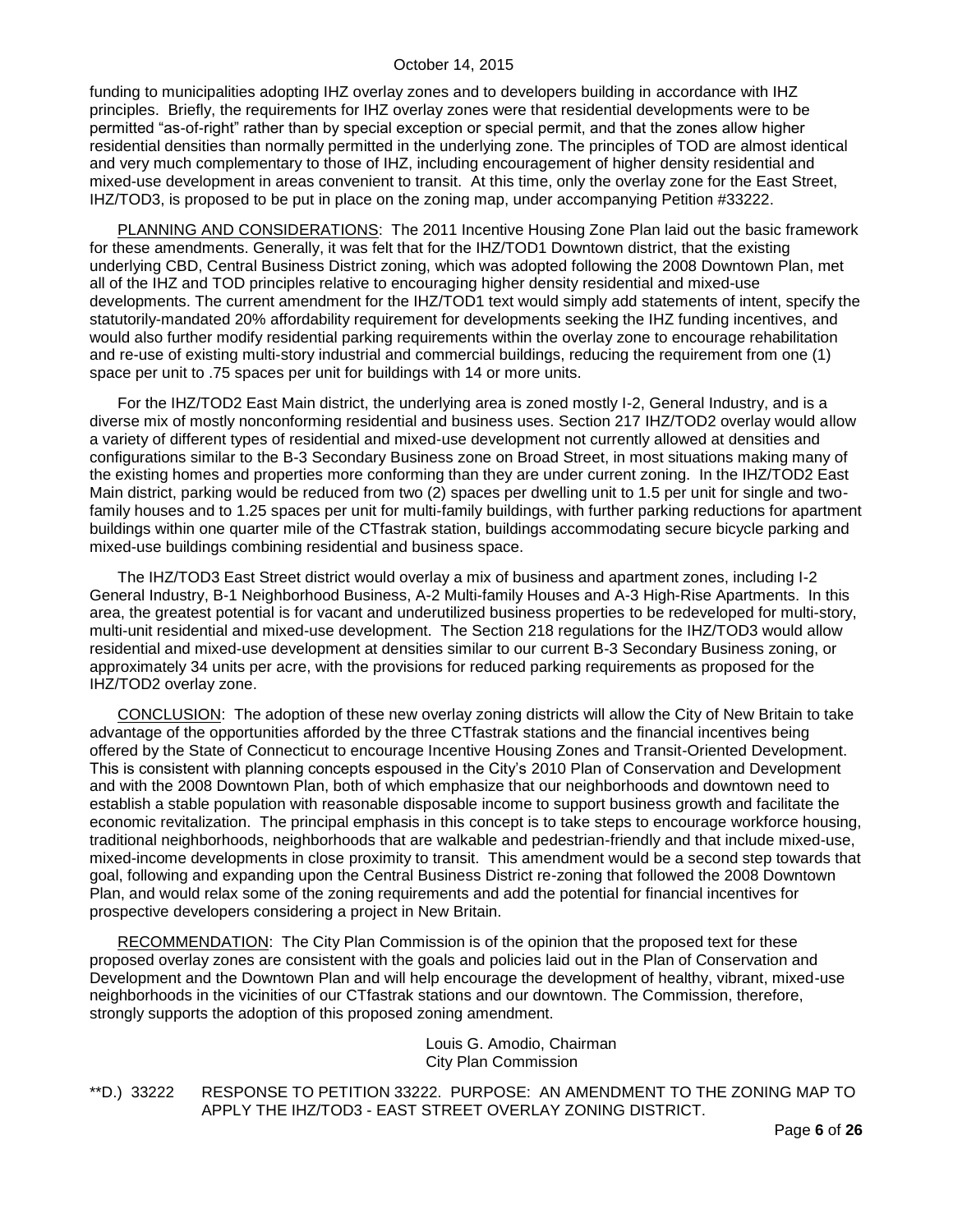#### REPORT OF: CITY PLAN COMMISSION

To Her Honor, the Mayor, and the Common Council of the City of New Britain: the undersigned beg leave to report the following:

#### ITEM #: 33222

[A change to the zoning map to apply the IHZ/TOD3 Incentive Housing Zone/Transit- Oriented Development - East Street overlay zoning district to properties at the northern end of East Street in the general vicinity between Allen Street and Wells Street, overlaying existing]

The City Plan Commission, at its regular meeting held on September 14, 2015, voted 6 to 0 to recommend that this proposed zone change be approved.

BACKGROUND: This zone change would serve to apply the IHZ/TOD3 Incentive Housing Zone/Transit-Oriented Development - East Street overlay zone to the zoning map, encompassing the properties along the northern end of East Street, falling roughly between Allen Street and Wells Street. The area is currently a mix of zones including I-2 General Industry, B-1 Neighborhood Business, B-3 Secondary Business, A-2 Multi-family Houses and A-3 High-Rise Apartments. It also contains a fairly diverse mix of land uses ranging from a handful of single-family homes on the southwestern fringe to residential townhouse condominiums, 150-unit multi-story residential apartment buildings, several manufacturing operations, auto-repair and sales businesses, as well as convenience stores, restaurants and a package store. A number of the properties are either vacant or underutilized at this time. Situated near the CTfastrak station at 1285 East Street and the nearby CCSU campus, they offer excellent opportunity for attracting development that is consistent with IHZ/TOD principles and likely to be eligible for some level of state funding. Of immediate interest is the former Sanson Cabinet property at 1340 East Street, a three (3) acre site on which a potential developer is proposing a 90-unit residential building. This would conform ideally with the principles and intent of IHZ/TOD zoning.

PLANNING AND CONSIDERATIONS: The overlay zone is a measure in which the underlying zoning remains in place. All existing land uses remain permissible and conforming under the existing underlying zoning district. The overlay zone serves to encourage IHZ/TOD style development by allowing residential and mixeduse development at greater residential densities, up to 34 units per acre, along with lowered off-street parking requirements and makes qualifying developments within the area eligible for state IHZ and TOD funding.

The 2010-2020 Plan of Conservation and Development notes that this portion of East Street is no longer the major north/south traffic corridor that it was prior to the completion of Route 9, and that the older, single-story, commercial-strip style business properties are outdated and underutilized for current conditions. The Plan proposes that this area take advantage of the IHZ and TOD opportunities afforded by the state IHZ/TOD funding and by the opening of the CTfastrak. The Plan's recommendation for TOD suggests a focus on higher-density residential and mixed-use buildings, shared with neighborhood convenience, restaurant and personal service type businesses.

RECOMMENDATION: The City Plan Commission is of the opinion that implementation of the IHZ/TOD overlay zoning for this location is consistent with the City's Plan of Conservation and Development, and that by helping to encourage the development of desirable, workforce housing and supportive retail convenience and personal service businesses convenient to an important regional transit hub, it will aid in the economic revitalization of the general vicinity. The Commission, therefore, strongly supports the adoption of this zone change to apply the IHZ/TOD3 overlay zone.

> Louis G. Amodio, Chairman City Plan Commission

# **FINANCE DEPARTMENT**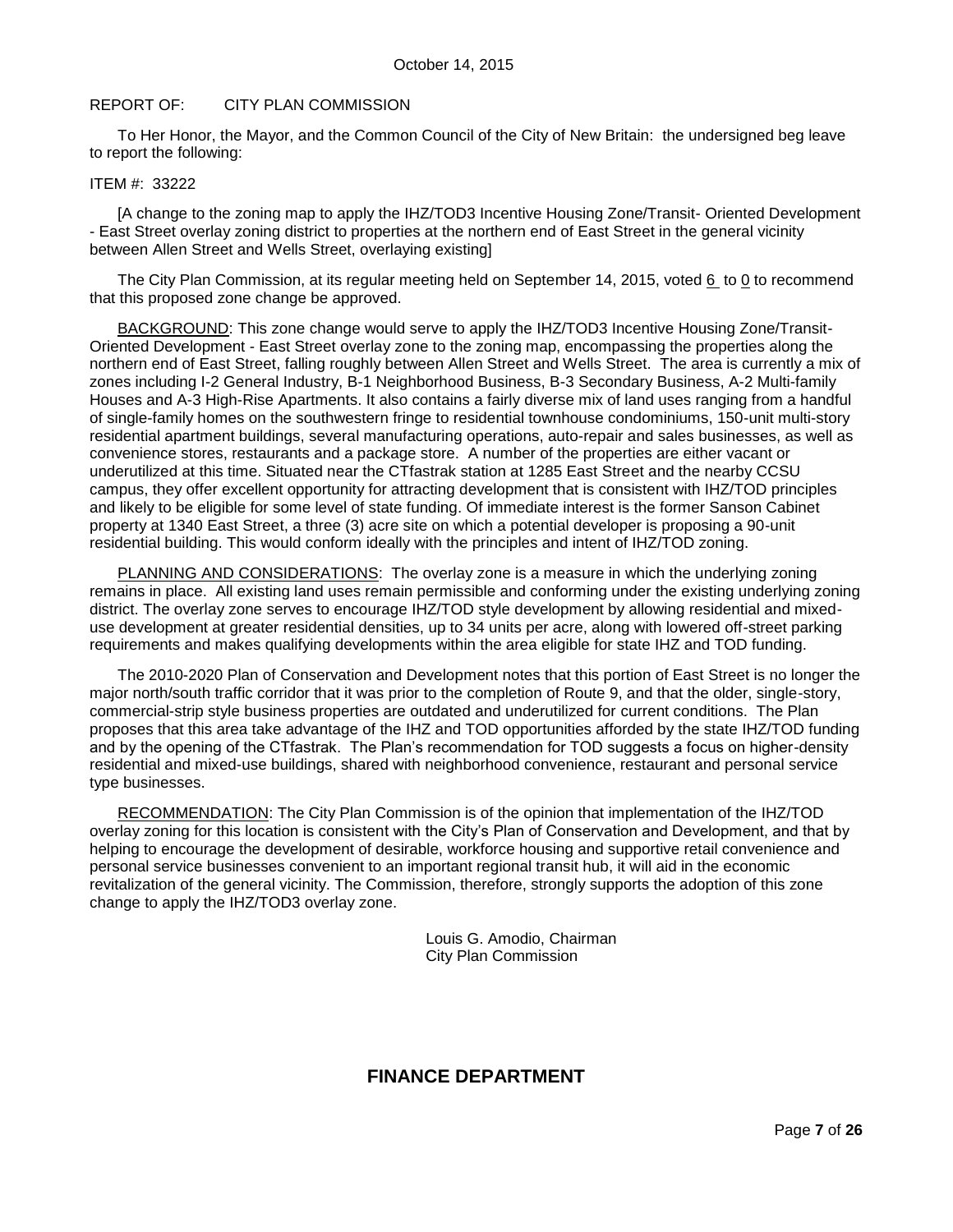#### <span id="page-7-0"></span>\*\*E.) ITEM # MONTHLY PURCHASING REPORT. PURPOSE: PURCHASING REPORT FOR BID THRESHOLD ITEMS.

REPORT OF: Finance Dept., Purchasing Div.

To Her Honor, the Mayor, and the Common Council of the City of New Britain: the undersigned beg leave to report the following:

ITEM #:

RE: Purchasing report for bid threshold items DATE: October 14, 2015

In accordance with the New Britain Code of Ordinances, Section 2-566, a monthly report of purchases between \$500 and \$7,500 shall be provided to the Common Council. The report shall include a detailed description of items or services purchased, name of vendor, owner of business and dollar amount spent on each individual purchase as well as the aggregate total of spend to date for the fiscal year.

The Finance Department, Purchasing Division has provided an electronic list of purchases for the Month of September 2015. This document is available in the Council office for review by Council members.

Acceptance and adoption is respectfully requested.

# Jack Pieper Purchasing Agent

<span id="page-7-1"></span>\*\*F.) ITEM # LINE ITEM TRANSFERS WITHIN A DEPARTMENT'S BUDGET FOR PERIOD JULY 1, 2015 THROUGH OCTOBER 6, 2015. PURPOSE: TRANSFERRED MONIES FROM ONE LINE ITEM TO ANOTHER WITHIN THEIR DEPARTMENTAL BUDGET.

REPORT OF: Finance Department

To Her Honor, the Mayor, and the Common Council of the City of New Britain: the undersigned beg leave to report the following:

ITEM #:

RE: Line Item Transfers within a department's budget for the period July 1, 2015 through October 6, 2015 (This report for information purposes only)

In accordance with the city of New Britain ordinance of Article VII – Finance, Section 2-494(3), the following departments have transferred monies from one line item to another within their departmental budget (total department budget has not changed). Each transfer will be continuously numbered from month to month throughout the fiscal year. This report represents the transfers executed by the mayor in accordance with the aforementioned ordinance for the period ending October 6, 2015

| 1. | Department:               | Assessor                            |                   |                                                                       |
|----|---------------------------|-------------------------------------|-------------------|-----------------------------------------------------------------------|
|    | From:                     | 001107001-5610                      |                   | (Postage, Copies & Scans)                                             |
|    | To:                       | 001107001-5352                      | (Data Processing) |                                                                       |
|    | Amount:                   | \$1,018.00                          |                   |                                                                       |
|    | <b>Brief Description:</b> | for 2015 using outside vendor       |                   | Funds needed for cost of mailing 2,059 personal property declarations |
|    |                           |                                     |                   |                                                                       |
| 2. | Department:               | Disabilities Commission             |                   |                                                                       |
|    | From:                     | 001523003-5124                      |                   | (Part Time Salaries)                                                  |
|    | To:                       | 001523003-5610                      | \$ 500.00         | (Postage, Copies & Scans)                                             |
|    |                           | 001523003-5659                      | \$3,500.00        | (Oper. Material & Supplies)                                           |
|    |                           | 001523003-5810                      | \$1,000.00        | (Dues, Fees & Memberships)                                            |
|    | Amount:                   | \$5,000.00                          |                   |                                                                       |
|    | <b>Brief Description:</b> | Rebudget line items for fiscal year |                   |                                                                       |
|    |                           | Rebecca Salerni                     |                   |                                                                       |
|    |                           | Deputy Finance Director             |                   |                                                                       |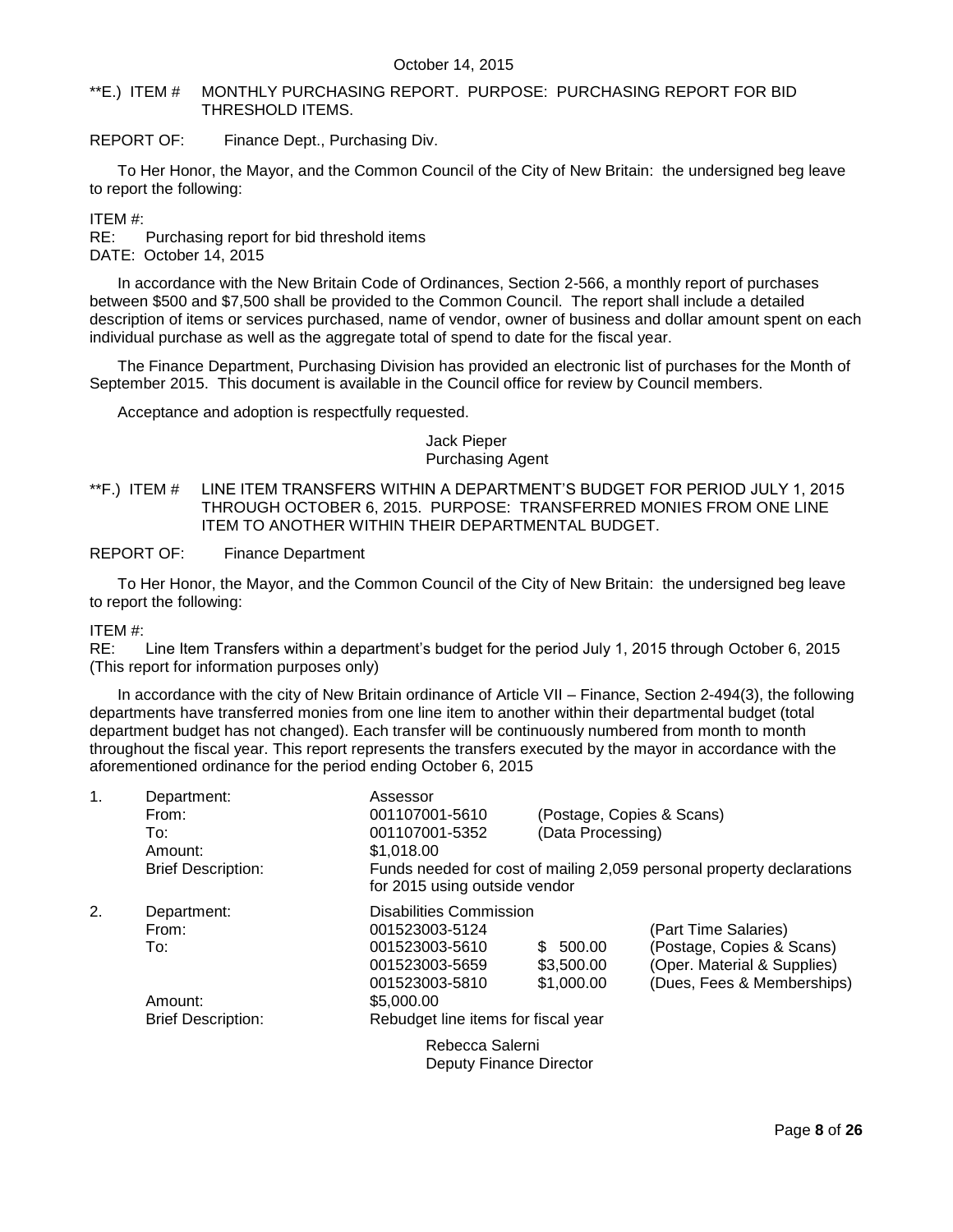<span id="page-8-0"></span>\*\*G.) ITEM # PUBLIC BID 3845. PURPOSE: PURCHASE OF SAND FROM WFS EARTH MATERIALS, LLC FOR \$16.25 PER CUBIC YARD FOR 2015-2016 WINTER SEASON SNOW AND ICE CONTROL.

REPORT OF: Finance Dept., Purchasing Division

To Her Honor, the Mayor, and the Common Council of the City of New Britain: the undersigned beg leave to report the following:

ITEM #:

RE: Public Bid No. 3845, Purchase of Sand for Snow and Ice Control for the Public Works Department. DATE: October 14, 2015

Public Bid No. 3845 was solicited and received in accordance with the Purchasing Ordinances of the City of New Britain for the Purchase of Sand used for Snow and Ice Control for the Public Works Department. Funding is available for this purchase from the Public Works Department's account, 001315007-5659, Street Snow Removal, Operating Material and Supplies

Invitations to bid were solicited and the bid was duly advertised in the New Britain Herald Newspaper, the City and State of Connecticut's Department of Administration Services websites and mailed to twenty-seven (27) Sand Companies. The Purchasing Agent did not receive any letters from the Sand Companies on the mailing list who indicated that they could not respond to the bid request. The responses were received as per attached.

The bids and samples of sand submitted by the bidders were reviewed for conformance to specifications by the Public Works Department Administration and the Purchasing Agent. Therefore the Director of the Public Works Department is recommending that the bid be awarded to WFS Earth Materials, LLC of Branford, CT who was the lowest bidder and met all bid specifications.

RESOLVED: That the Purchasing Agent is hereby authorized to issue a standing purchase order for \$16.25 per Cubic Yard of Sand delivered to the City Yard for Snow and Ice Control for the 2015-2016 winter season to WFS Earth Materials, LLC of Branford, CT per the terms and specifications of Public Bid No. 3845.

# Jack Pieper

# Purchasing Agent

<span id="page-8-1"></span>\*\*H.) ITEM # PUBLIC BID 3846. PURPOSE: LTC CONSTRUCTION COMPANY, INC. FOR RELOCATION OF WATER MAIN AT CORNER OF WEST MAIN ST. AND WASHINGTON ST. FOR \$39,500.

REPORT OF: Finance Dept., Purchasing Division

To Her Honor, the Mayor, and the Common Council of the City of New Britain: the undersigned beg leave to report the following:

ITEM #:

RE: Public Bid No. 3846, Relocation of a Water Main at the Corner of West Main and Washington Street for the Public Works Department, Utilities Division.

DATE: October 14, 2015

Public Bid No. 3846 was solicited and received in accordance with the Purchasing Ordinances of the City of New Britain for the Relocation of a Water Main at the Corner of West Main and Washington Street for the Public Works Department, Utilities Division. Funding for this purchase is available in the Public Works Department, Utilities Division's account number, 9303500204-5659, Water Fund, Operating Material and Supplies.

Invitations to bid were solicited and the bid was duly advertised in the New Britain Herald Newspaper, the City and State of Connecticut's Department of Administration Services websites and mailed to thirty-five (35) Construction Companies. The Purchasing Agent did not receive any letters from the Construction Companies on the mailing list who indicated that they could not respond to the bid request. Responses were received as per attached.

The bids were reviewed for conformance to specifications by the Public Works Department, Utilities Division's Administration and the Purchasing Agent. Eversource will be reimbursing the City fifty (50) present of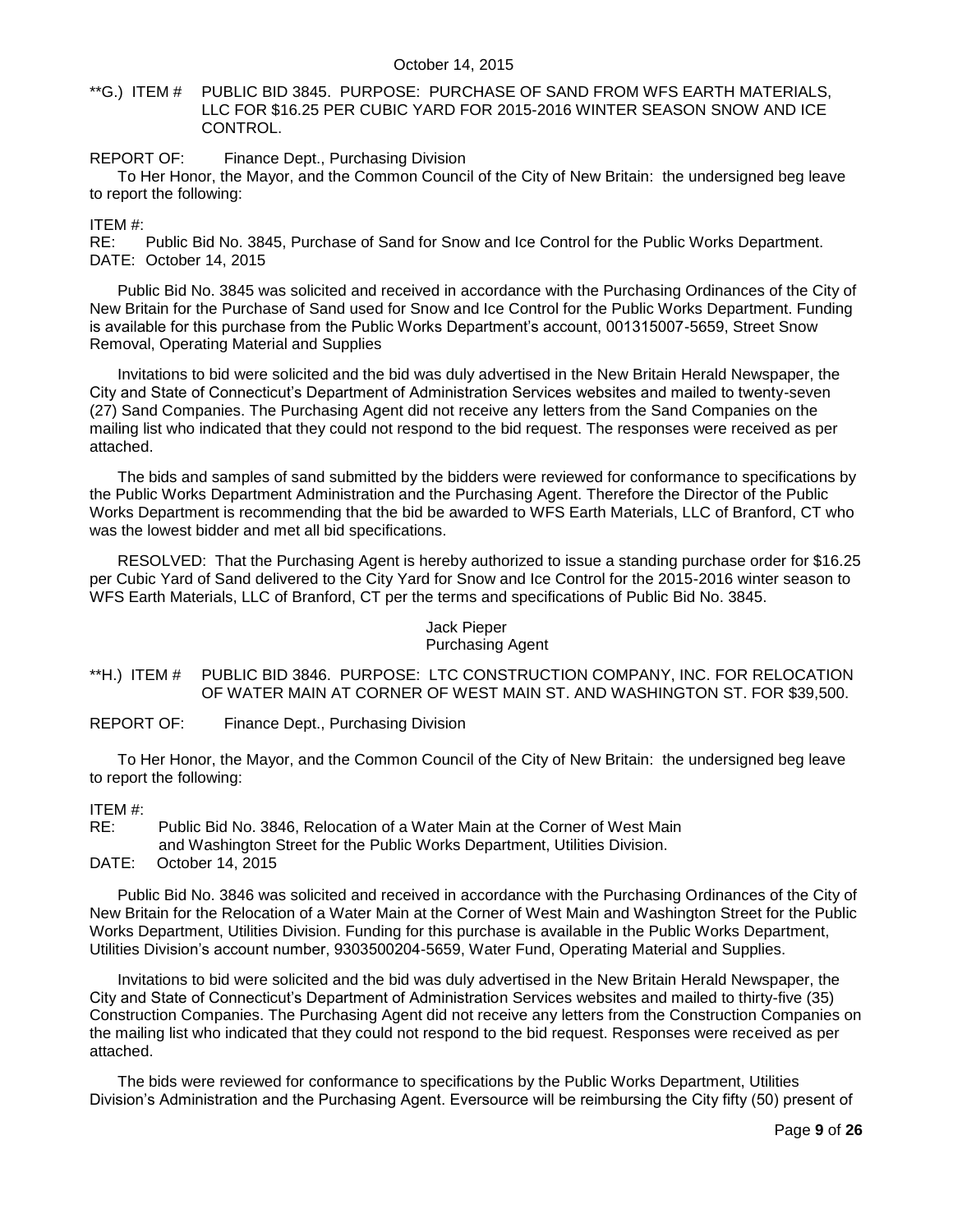the total cost of the project because the Water Main is near to one of their electricity lines in the street. Therefore the Deputy Director of the Public Works Department, Utility Division, is recommending that the bid be awarded to LTC Construction Company, Inc. of New Britain, CT who submitted the lowest and correct bid that met all of the specifications for the Relocation of a Water Main at the Corner of West Main and Washington Street. The bid results were presented to the Water Commission at their October 13, 2015 meeting. At this meeting they approved the Deputy Director of the Public Works Department's recommendation to award the bid for the Relocation of a Water Main at the Corner of West Main and Washington Street to LTC Construction Company, Inc. of New Britain, CT.

RESOLVED: That the Purchasing Agent is hereby authorized to issue a purchase order for \$39,500.00 and enter into a contract with LTC Construction Company, Inc. of New Britain, CT for the Relocation of a Water Main at the Corner West Main and Washington Street for the Public Works Department, Utilities Division, per the per the terms and specifications of Public Bid Number 3846.

#### Jack Pieper Purchasing Agent

#### <span id="page-9-0"></span>\*\*I.) ITEM # SOLE SOURCE. PURPOSE: PURCHASE OF A HEAVY DUTY BOMAG TANDEM VIBRATORY ROLLER FOR \$36,971 FROM C.N. WOOD OF CONNECTICUT.

REPORT OF: Finance Dept., Purchasing Division

To Her Honor, the Mayor, and the Common Council of the City of New Britain: the undersigned beg leave to report the following:

ITEM #:

RE: Heavy Duty BOMAG Tandem Vibratory Roller for the Public Works Department DATE: October 8, 2014

In accordance with City Code of Ordinances, Chapter 2, Article VIII, Division 1, Section 2-541, a purchase order was requested by the Public Works Department, for the purchase of a new Heavy Duty BOMAG Tandem Vibratory Roller.

| <b>Supplier</b>                                      | Item                                     | Price       |
|------------------------------------------------------|------------------------------------------|-------------|
| C.N. Wood of<br>Connecticut. LLC<br>North Haven, CT. | Heavy Duty BOMAG Tandem Vibratory Roller | \$36,971.00 |

The Public Works Department requested the purchase of a new Heavy Duty BOMAG Tandem Vibratory Roller. The existing Heavy Duty BOMAG Tandem Vibratory Roller is utilized by the Public Works Department to rolling bituminous concrete materials where repairs are being made to City Streets and driveway aprons. The new Heavy Duty BOMAG Tandem Vibratory Roller will replace the existing Heavy Duty BOMAG Tandem Vibratory Roller that has been utilized by the Public Works Department since 1992. The existing Heavy Duty BOMAG Tandem Vibratory Roller is need of mechanical repairs. Parts to make the needed repairs are obsolete and no longer available. C.N. Wood of Connecticut, LLC is the only authorized dealer for this Heavy Duty BOMAG Tandem Vibratory Roller in the State of Connecticut. This fact has been verified by the Purchasing Agent. Bid solicitation for this purchase of the new Heavy Duty BOMAG Tandem Vibratory Roller would not be beneficial to the City. Funding for this purchase was approved by the Standing Bonding Subcommittee, Resolution #31127-7 on September 23, 2015.Funds are available within the Public Works Department's account number, 0041500111-57040, Capital Equipment, Five (5) Ton Roller.

RESOLVED: That the Purchasing Agent is hereby authorized to issue a purchase order for \$36,971.00 to C.N. Wood of Connecticut, LLC of North Haven, CT for the purchase of a Heavy Duty BOMAG Tandem Vibratory Roller for the Public Works Department.

> Jack Pieper Purchasing Agent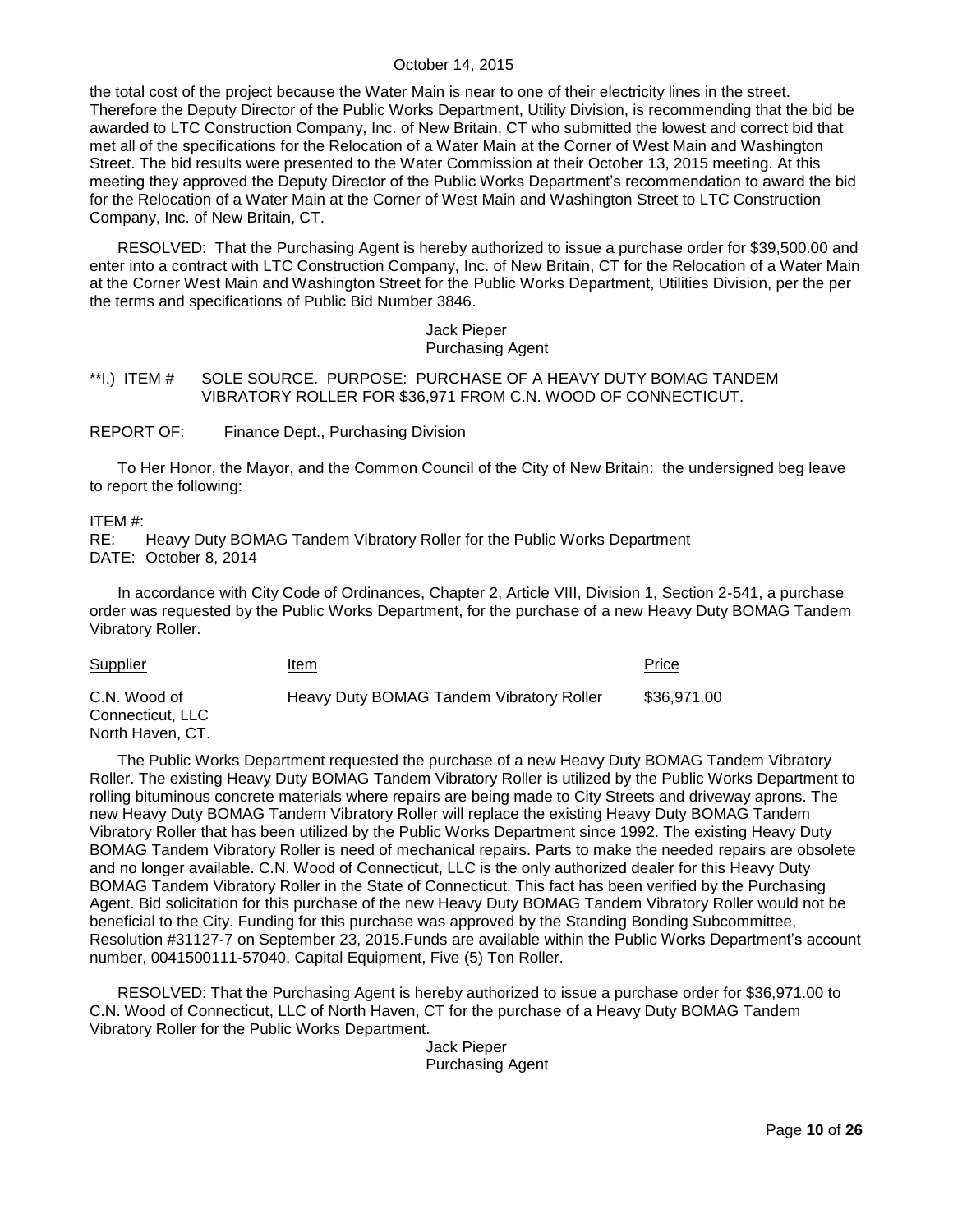#### <span id="page-10-0"></span>\*\*J.) ITEM # SOLE SOURCE. PURPOSE: PURCHASE OF ROLL OF TRASH CONTAINERS FOR \$18,055 FROM DEIST INDUSTRIES, INC.

#### REPORT OF: Finance Dept., Purchasing Division

To Her Honor, the Mayor, and the Common Council of the City of New Britain: the undersigned beg leave to report the following:

#### ITEM #:

RE: Roll Off Trash Containers for the Public Works Department DATE: October 14, 2015

In accordance with City Code of Ordinances, Chapter 2, Article VIII, Division 1, Section 2-541, a purchase order was requested by the New Britain Public Works Department, for the purchase of four (4) Roll Off Trash Containers.

| Supplier                                      | Item                                             | Quantity | Unit Price                | <b>Total Price</b>        |
|-----------------------------------------------|--------------------------------------------------|----------|---------------------------|---------------------------|
| Deist Industries, Inc.<br>(Bucks Fabricating) | Bucks 45 Yard Roll<br><b>Off Trash Container</b> | 2        | \$4,290.00                | \$8,580.00                |
| Hadley, PA.                                   | Bucks 30 Yard Roll<br><b>Off Trash Container</b> | 2        | \$3,890.00                | \$7,780.00                |
|                                               | Shipping                                         |          | \$1,695.00<br>Total Cost: | \$1,695.00<br>\$18,055.00 |

The New Britain Public Works Department has requested the purchase of four (4) New Roll Off Trash Containers. The new Roll Off Trash Containers will be located at the City's Recycling Center on Christian Lane. The Public Works Department is presently utilizing four (4) Deist Industries Inc., Bucks, Roll Off Trash Containers at the Recycling Center. The Roll Off Trash Containers are utilized to collect Municipal Solid Waste, which is delivered to the Bristol Covanta Facility and non-burnable debris, which is hauled to Manafort Brothers. These are replacement containers as the original containers are in bad condition, rusted out and are no longer roadworthy. The Deist Industries, Inc. Roll Off Trash Containers has a special high hook system that is utilized to pull the containers onto the trucks. The Public Works Department's trucks have the special loading mechanism to load these Roll Off Trash Container on to it. Other Roll Off Trash Container manufacturers do not have this special high hook system. The Public Works Department would not be able to load other manufactured Roll Off Trash Containers onto their trucks. Deist Industries, Inc. is the manufacturer of the Bucks Roll Off Trash Container and has no dealers. The Purchasing Agent has verified this. Bid Solicitation for the purchase of the new Roll Off Containers would not be beneficial to the City. Funding for this purchase was approved by the Standing Bonding Subcommittee, Resolution #31127-7 on September 23, 2015. Funds are available within the Public Works Department's account number, 0041500111-57047, Capital Equipment, Roll Off Containers.

RESOLVED: That the Purchasing Agent is hereby authorized to issue a purchase order for \$18,055.00 to Deist Industries Inc., for the purchase of two (2) Bucks forty five (45) yard Roll Off Containers and two (2) Bucks thirty (30) yard Roll Off Containers for the Public Works Department.

# Jack Pieper Purchasing Agent

#### <span id="page-10-1"></span>\*\*K.) ITEM # COOPERATIVE PURCHSING. PURPOSE: PURCHASE OF TWO NEW 2015 FREIGHTLINER SIX WHEEL DUMP TRUCKS WITH SNOW PLOWS FOR \$389,247.08.

#### REPORT OF: Finance Dept., Purchasing Division

To Her Honor, the Mayor, and the Common Council of the City of New Britain: the undersigned beg leave to report the following:

ITEM #:

RE: Cooperative Purchasing, Dump Trucks for the Public Works Department DATE: October 14, 2015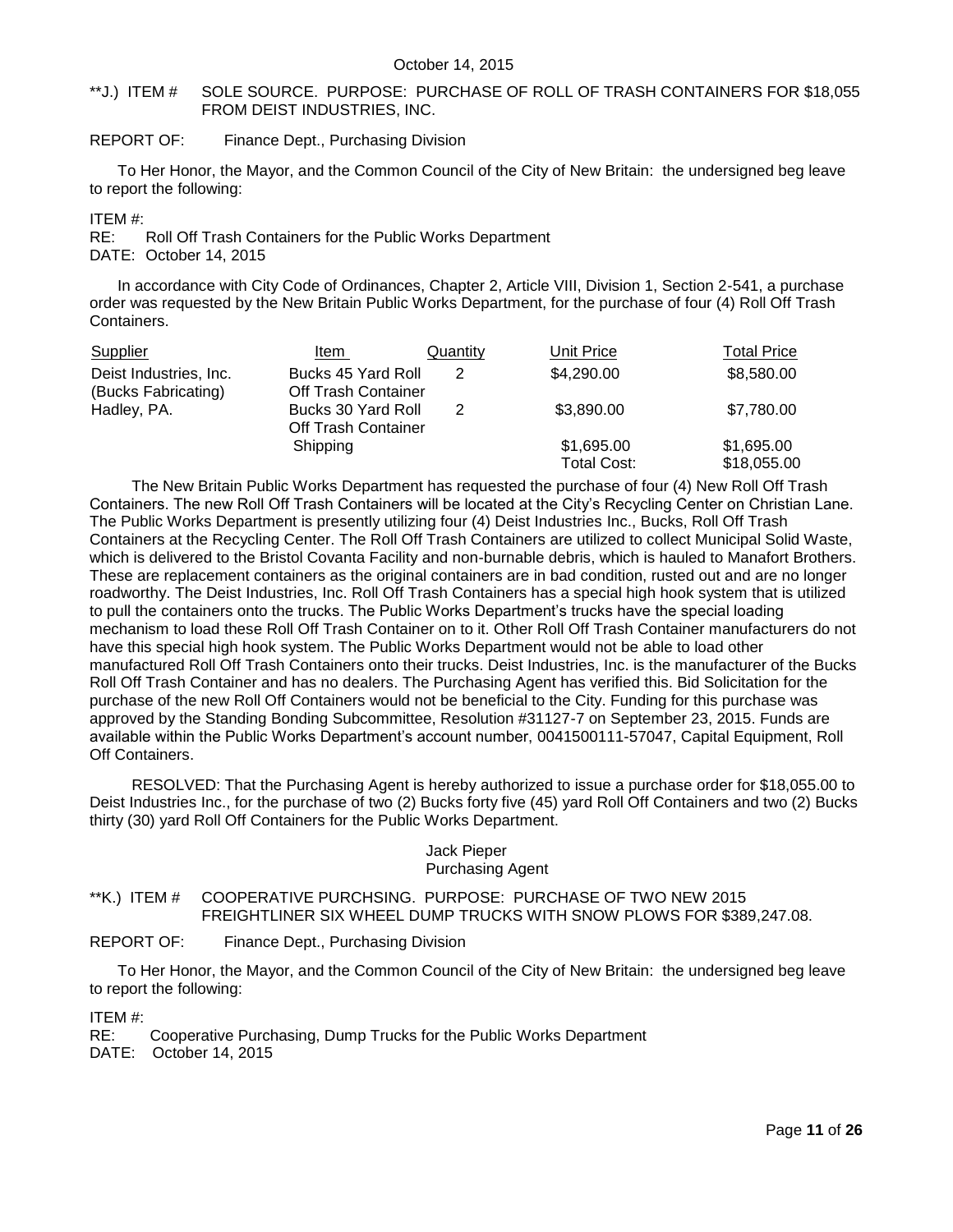In accordance with City Code of Ordinances, Chapter 2, Article VIII, Division 1, Section 2-538 (a), purchase order were requested for the following under the State of Connecticut's Cooperative Purchasing Plan for the Public Works Department.

| Supplier                 | Item               | $Q$ ty | Unit Price                | <b>Total Price</b> |
|--------------------------|--------------------|--------|---------------------------|--------------------|
| Freightliner of Hartford | 2015 Freightliner  | 2      | \$194,623.54 \$389,247.08 |                    |
| East Hartford, CT.       | 6 Wheel Dump Truck |        |                           |                    |
|                          | With a Snow Plow   |        |                           |                    |

The New Britain Public Works Department requested the purchase of two (2) new 2015 Freightliner six (6) Wheel Dump Truck with a Snow Plow utilizing the State of Connecticut's Contract Award #14PSX0239. The new Dump Trucks will replace existing ones that were purchased in 2000 and 2002 and are in need of mechanical repairs and have rusted frame rails. Because of the age of the existing Dump Trucks parts are also becoming obsolete making it hard to obtain to make the needed repairs. The new replacement Dump Trucks are needed so they will be available to plow and sand City streets this winter. Funding for this purchase was approved by the Standing Bonding Subcommittee, Resolution #31127-7, on September 23, 2015. Funding is available for this purchase within the Public Works Department's account number, 00410041500111-56147, Capital Equipment, 6 Wheel Dump Truck with Plow.

RESOLVED: That the Purchasing Agent is hereby authorized to issue a purchase order for \$388,647.08 to Freightliner of Hartford of East Hartford, CT for the purchase of two (2) 2015 Freightliner six (6) Wheel Dump Trucks with Snow Plows for the New Britain Public Works Department, utilizing the State of Connecticut's Cooperative Purchasing Plan, Contract Award #14PSX0239.

#### Jack Pieper Purchasing Agent

#### <span id="page-11-0"></span>\*\*L.) ITEM # COOPERATIVE PURCHASING. PURPOSE: PURCHASE OF A NEW TORO SAND PRO FOR \$20,052.57 FROM TURF PRODUCT CORPORATION.

REPORT OF: Finance Dept., Purchasing Division

To Her Honor, the Mayor, and the Common Council of the City of New Britain: the undersigned beg leave to report the following:

#### ITEM #:

RE: Cooperative Purchasing, New Sand Pro for the Parks, Recreation and Community Services Department DATE: October 14, 2015

In accordance with City Code of Ordinances, Chapter 2, Article VIII, Division 1, Section 2-538 (a), a purchase order was requested for the following under the State of Connecticut's Cooperative Purchasing Plan for the Parks, Recreation and Community Services Department.

| <b>Supplier</b>                 | Item          | <b>Total Price</b> |
|---------------------------------|---------------|--------------------|
| <b>Turf Product Corporation</b> | Toro Sand Pro | \$20,052.57        |
| Enfield, CT.                    |               |                    |

The Parks, Recreation and Community Services Department requested the purchase of a Toro Sand Pro Power Max utilizing the State of Connecticut's Contract Award #13PSX0321. The new Toro Sand Pro will replace an existing Toro Sand Pro that is over Ten (10) years old. Because the present Toro Sand Pro is old, parts are becoming obsolete and hard to obtain. The Toro Sand Pro is needed for the maintenance of the fields at Beehive Stadium. Turf Products Corporation is also the sole source distributor of Toro Grounds Equipment in the states of Connecticut, Massachusetts and Rhode Island according to the Toro Corporation. This fact has been verified by the Purchasing Agent. Bid solicitation for the purchase of this Toro Sand Pro would not be beneficial to the City. Funding for this purchase was approved by the Standing Bonding Subcommittee, Resolution #31127-7, on September 23, 2015. Funding is available for this purchase within the Public Works Department's account number, 00410041500111-57041, Capital Equipment, Sand Pro for Willow Brook.

RESOLVED: That the Purchasing Agent is hereby authorized to issue a purchase order for \$20,052.57 Turf Products Corporation of Enfield, CT for the purchase of a new Toro Sand Pro for the Parks, Recreation and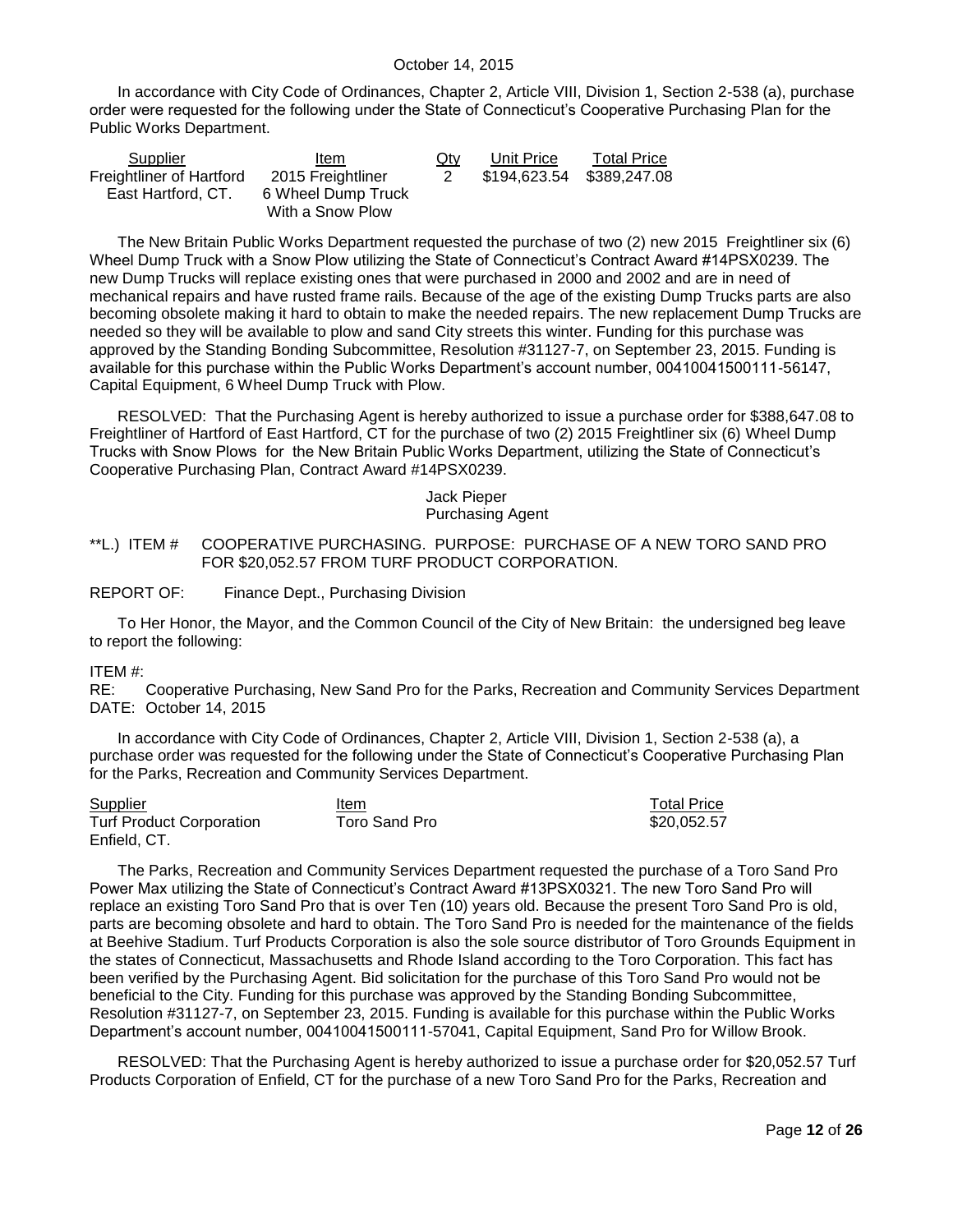Community Services Department utilizing the State of Connecticut's Cooperative Purchasing Plan, Contract Award #13PSX0321.

#### Jack Pieper Purchasing Agent

<span id="page-12-0"></span>\*\*M.) ITEM # COOPERATIVE PURCHASING. PURPOSE: PURCHASE OF THREE NEW PICK UP TRUCKS FOR \$223,022.40 FROM CROWLEY FORD.

REPORT OF: Finance Dept., Purchasing Division

To Her Honor, the Mayor, and the Common Council of the City of New Britain: the undersigned beg leave to report the following:

ITEM #:

RE: Cooperative Purchasing, 2015 Ford F250 4x4 Pickup Truck and 2015 Ford F550 Trucks for the Public Works Department

DATE: October 14, 2015

In accordance with City Code of Ordinances, Chapter 2, Article VIII, Division 1, Section 2-538 (a), a purchase order was requested for the following under the State of Connecticut's Cooperative Purchasing Plan for the Public Works Department.

| Supplier                             | Item                               | Qty | Unit Price  | <b>Total Price</b> |
|--------------------------------------|------------------------------------|-----|-------------|--------------------|
| Crowley Ford, LLC<br>Plainville, CT. | 2015 Ford F250 4x4<br>Pickup Truck |     | \$33,022.40 | \$33,022.40        |
|                                      | 2015 Ford F550<br>4x4 Truck        |     | \$95,000.00 | \$190,00.00        |
|                                      |                                    |     | Total       | \$223,022.40       |

The Public Works Department requested the purchase of a new 2015 Ford F250 4x4 Pickup Truck with a Snow Plow and two (2) new 2015 Ford F550 4x4 Truck with a Snow Plow and Stainless Steel Body utilizing the State of Connecticut's contact Award 10PSX0239. The new 2015 Ford F250 4x4 Pickup Truck will replace a Pickup Truck that the Public Works Department has been utilizing since 1995 that is rusted and needs mechanical repairs. The new 2015 Ford F550 4x4 Trucks will replace Dump Trucks that the Public Works Department has been utilizing since 2000 that is rusted and also needs mechanical repairs. Because of the age of these trucks, parts are becoming obsolete making it hard to obtain and make the needed repairs. The new trucks are needed so they will be available to plow snow on City Streets this winter. Funding for this purchase was approved by the Standing Bonding Subcommittee, Resolution #31127-7 on September 23, 2015. Funds are available within the Public Works Department's account numbers, 0041500111-56150, Capital Equipment, F-250 Pickup with Plow and 0041900114-56147, Capital Equipment, Six (6) Wheel Dump Truck with Plow.

RESOLVED: That the Purchasing Agent is hereby authorized to issue a purchase order for \$223,022.40 to Cowley Ford, LLC of Plainville, CT for the purchase of a 2015 Ford F250 4x4 Pick Truck with a Snow Plow and two (2) 2015 Ford F550 4x4 Truck with a Snow Plow and Stainless Steel Body for the New Britain Public Works Department utilizing the State of Connecticut's Cooperative Purchasing Plan, Contract Award #10PSX0239.

#### Jack Pieper Purchasing Agent

#### <span id="page-12-1"></span>\*\*N.) ITEM # COOPERATIVE PURCHASING. PURPOSE: PURCHASE OF FIREFIGHTER HELMETS FOR \$33,454.20 FROM FIREMATIC SUPPLY COMPANY, INC.

REPORT OF: Finance Dept., Purchasing Division

To Her Honor, the Mayor, and the Common Council of the City of New Britain: the undersigned beg leave to report the following:

ITEM #:

RE: Cooperative Purchasing – Firefighter Helmets for the New Britain Fire Department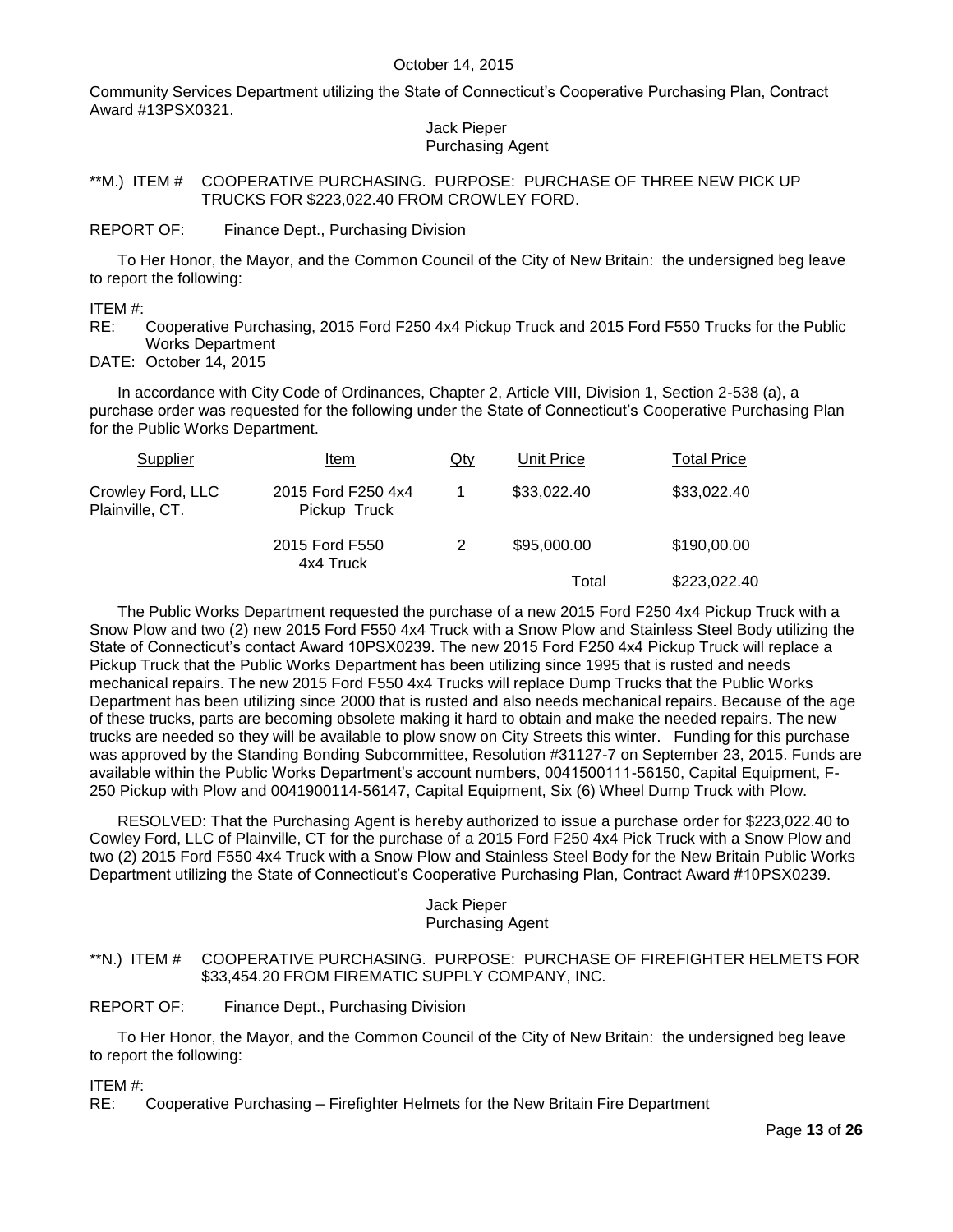#### DATE: October 14, 2015

In accordance with City Code of Ordinances, Chapter 2, Article VIII, Division 1, Section 2-538 (a), a purchase order was requested for new Firefighter Helmets for the New Britain Fire Department under the Capital Region Council of Governments (CRCOG) cooperative pricing.

| Supplier                       | Item           | Qty | Unit Price | Total Price |
|--------------------------------|----------------|-----|------------|-------------|
| Firematic Supply Company, Inc. | Firefighter    | 130 | \$257.34   | \$33.454.20 |
| Rocky Hill, CT                 | <b>Helmets</b> |     |            |             |

The New Britain Fire Department requested the purchase of new Firefighter Helmets utilizing the CRCOG's Contract award. Most of the Fire Department's Firefighter's Helmets are ten (10) years old and many have cracks and are generally worn out. These helmets are worn by firefighters for interior firefighting operations and meet national standards as promulgated by the National Fire Protection Association (NFPA) and the Occupational Safety and Health Administration (OSHA). A committee of firefighters researched, field tested and developed specifications for the Firefighter Helmets being purchased. The Firefighter Helmets meets the latest national safety standards. The City is a member of CRCOG. CRCOG is a Purchasing Cooperative serving seventy-two (72) Municipalities, Boards of Education and Government Agencies within the State of Connecticut. This enabled CRCOG to get a very competitive price from Firematic Supply Company, Inc. for the Firefighter Helmets for member Municipalities. Funding for this purchase was approved by the Common Council at their June 25, 2013 meeting, Resolution 32373-1. Funding is available for this purchase within the Fire Department's account number, 0041200114-57023, Capital Equipment, Fire Administration, Personal Protective Equipment.

RESOLVED: That the Purchasing Agent is hereby authorized to issue a purchase order for \$33,454.20 to Firematic Supply Company, Inc. of Rocky Hill, CT for the purchase of one hundred and thirty (130) Firefighter Helmets for the New Britain Fire Department utilizing CRCOG's Cooperative Purchasing Pricing.

> Jack Pieper Purchasing Agent

#### <span id="page-13-0"></span>\*\*O.) ITEM # COOPERATIVE PURCHASING. PURPOSE: PURCHASE AND INSTALLATION OF VIDEO SECURITY/SURVEILLANCE SYSTEM FOR \$19,568 FROM MERCURY GROUP.

REPORT OF: Finance Dept., Purchasing Division

To Her Honor, the Mayor, and the Common Council of the City of New Britain: the undersigned beg leave to report the following:

#### ITEM #:

RE: Cooperative Purchasing – Security Video Surveillance/Recording DATE: October 14, 2015

In accordance with City Code of Ordinances, Chapter 2, Article VIII, Division 1, Section 2-538 (a), a purchase order was requested by the New Britain Information Technology Department for the Purchase and Installation of a Video Surveillance/Security System.

| <b>Supplier</b> | Needed Items                     | <b>Total Price</b> |
|-----------------|----------------------------------|--------------------|
| Mercury Group   | Network Video Recorder, Cameras, | \$19,568.00        |
| Stratford, CT   | Monitors, Cabling and Power      |                    |

The New Britain Information Technology Department requests the purchase and installation of a Security and Video Surveillance System for the Mayors Suite of Offices and 2<sup>nd</sup> Floor Hallways at City Hall. The cameras and monitors will provide the view of the hallway and outer offices to mitigate the threat of any hostile presence. Mercury Cabling is awarded State Contract MA B-05-022 and #13PSX0235 which includes premise wiring and electrical components necessary for its installation. Funding is available for this purchase in the Capital Equipment, Information Technology Data Infrastructure account 0040700614-57034.

BE IT RESOLVED: That the Purchasing Agent is hereby authorized to issue a purchase order for \$19,568.00 to Mercury Group of Stratford, CT for the purchase and installation of a Video Security/Surveillance System for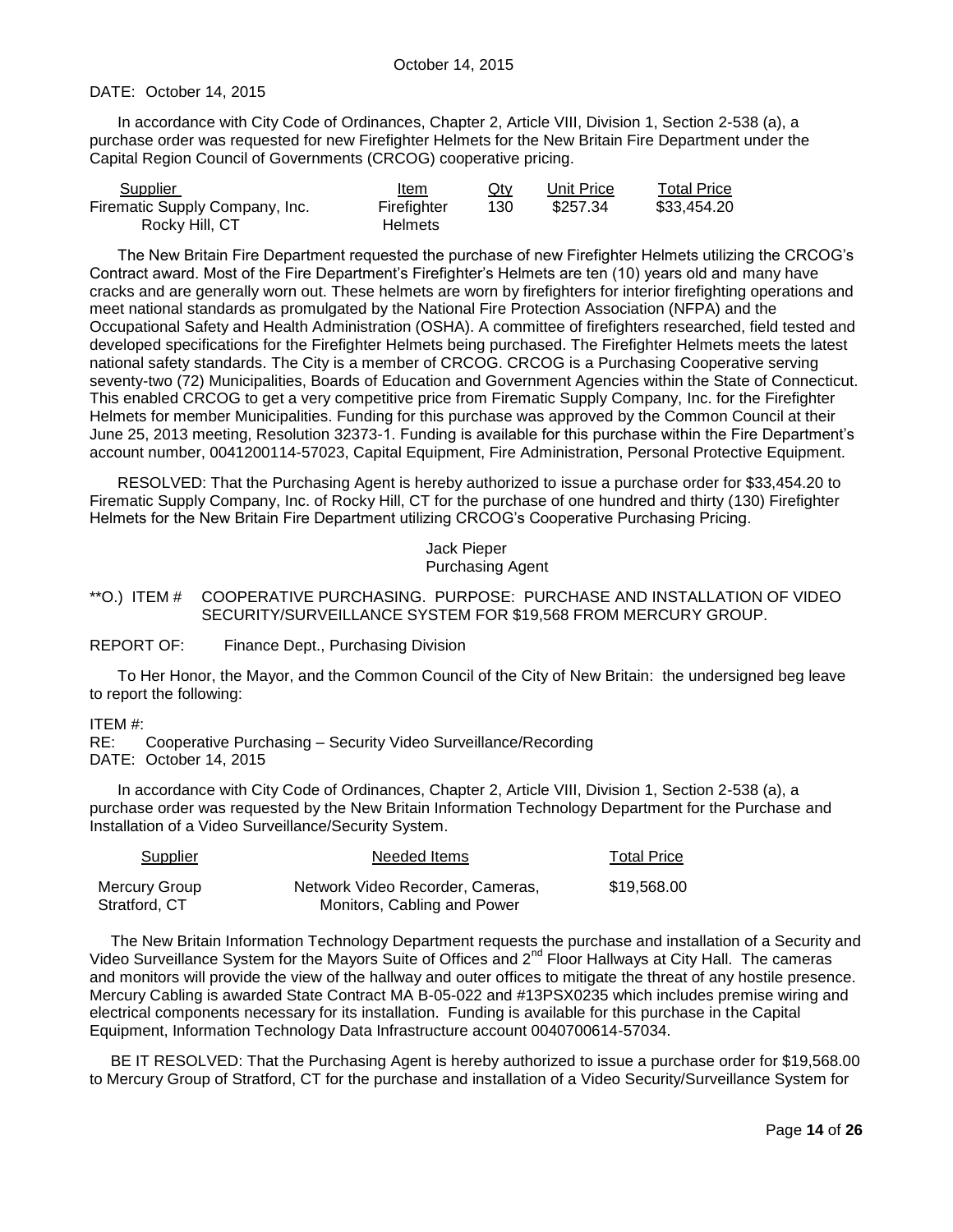the New Britain Information Technology Department utilizing the State of Connecticut's Contract Awards MA B-05-022 and #13PSX0235.

#### Jack Pieper Purchasing Agent

#### <span id="page-14-0"></span>\*\*P.) ITEM # COOPERATIVE PURCHASING. PURPOSE: PAVING OF THE STANLEY GOLF COURSE PARKING LOT BY TILCON CONNECTICUT, INC. AND GARRITY ASPHALT RECLAIMING.

#### REPORT OF: Finance Dept., Purchasing Division

To Her Honor, the Mayor, and the Common Council of the City of New Britain: the undersigned beg leave to report the following:

ITEM #:

RE: Cooperative Purchasing, Paving of the Stanley Golf Course Parking Lot for the Parks, Recreation and Community Services Department

DATE: October 14, 2015

In accordance with City Code of Ordinances, Chapter 2, Article VIII, Division 1, Section 2-538 (a) a purchase order was requested by the Parks, Recreation and Community Services Department for the following under the State of Connecticut's Cooperative Purchasing Plan:

| Supplier                          | Item                                     | <b>Total Price</b> |
|-----------------------------------|------------------------------------------|--------------------|
| Tilcon Connecticut, Inc.          | <b>Bituminous Concrete Materials and</b> | \$165,500.00       |
| New Britain, CT                   | Installation of them at the Stanley Golf |                    |
|                                   | Course Parking Lot                       |                    |
| <b>Garrity Asphalt Reclaiming</b> | Reclaiming, fine grading and rolling     | \$19,500.00        |
| Bloomfield, CT                    | of Stanley Golf Course Parking lot       |                    |

The Parks, Recreation and Community Services Department has requested the purchase of services for Reclaiming, grading, rolling and Paving of the Stanley Golf Course Parking Lot utilizing the State of Connecticut's Contract Awards #14PSX0218 for reclaiming, and #14PSX0309 for paving. The Parking Lot is forty (40) years old and has cracks and numerous spots where the Bituminous Concrete Materials are missing. These holes in the pavement can cause people to trip and fall if they are not being careful while walking in the Parking Lot. Tilcon Connecticut, Inc. and Garrity have provided milling and Bituminous Concrete Material and the installation of it in the past to the City under the State of Connecticut's Cooperative Purchasing Plans. On September 9, 2015, Resolution 33230, Tilcon Connecticut, Inc. and Garrity were approved to provide Milling and Bituminous Concrete Materials and the installation of them on various City Streets. This purchase is in addition to the various City Streets that Tilcon Connecticut, Inc. and Garrity were approved to conduct. Funding for this purchase is within the Parks, Recreation and Community Services Departments, Stanley Golf Course, account number, 201420101-5746 Stanley Golf Course, Miscellaneous Capital Projects.

RESOLVED: That the Purchasing Agent is hereby authorized to issue a purchase orders for \$165,500.00 to Tilcon Connecticut, Inc. of New Britain, CT for the purchase of Bituminous Concrete Materials and Installation of them at the Stanley Golf Course Parking Lot utilizing the State of Connecticut's Cooperative Purchasing Plan 14PSX0309 and Garrity Asphalt Reclaiming for \$19,500.00 to Reclaim, Grade and Roll the Parking Lot at Stanley Golf Course utilizing the State of Connecticut's Cooperative Purchasing Plan 14PSX0218.

#### Jack Pieper Purchasing Agent

#### <span id="page-14-1"></span>\*\*Q.) ITEM # COOPERATIVE PURCHASING. PURPOSE: COPIER LEASE WITH A&A OFFICE SYSTEMS FOR CORPORATION COUNSEL.

#### REPORT OF: Finance Dept., Purchasing Division

To Her Honor, the Mayor, and the Common Council of the City of New Britain: the undersigned beg leave to report the following:

ITEM #:

RE: Cooperative Purchasing, Copier Lease for Corporation Counsel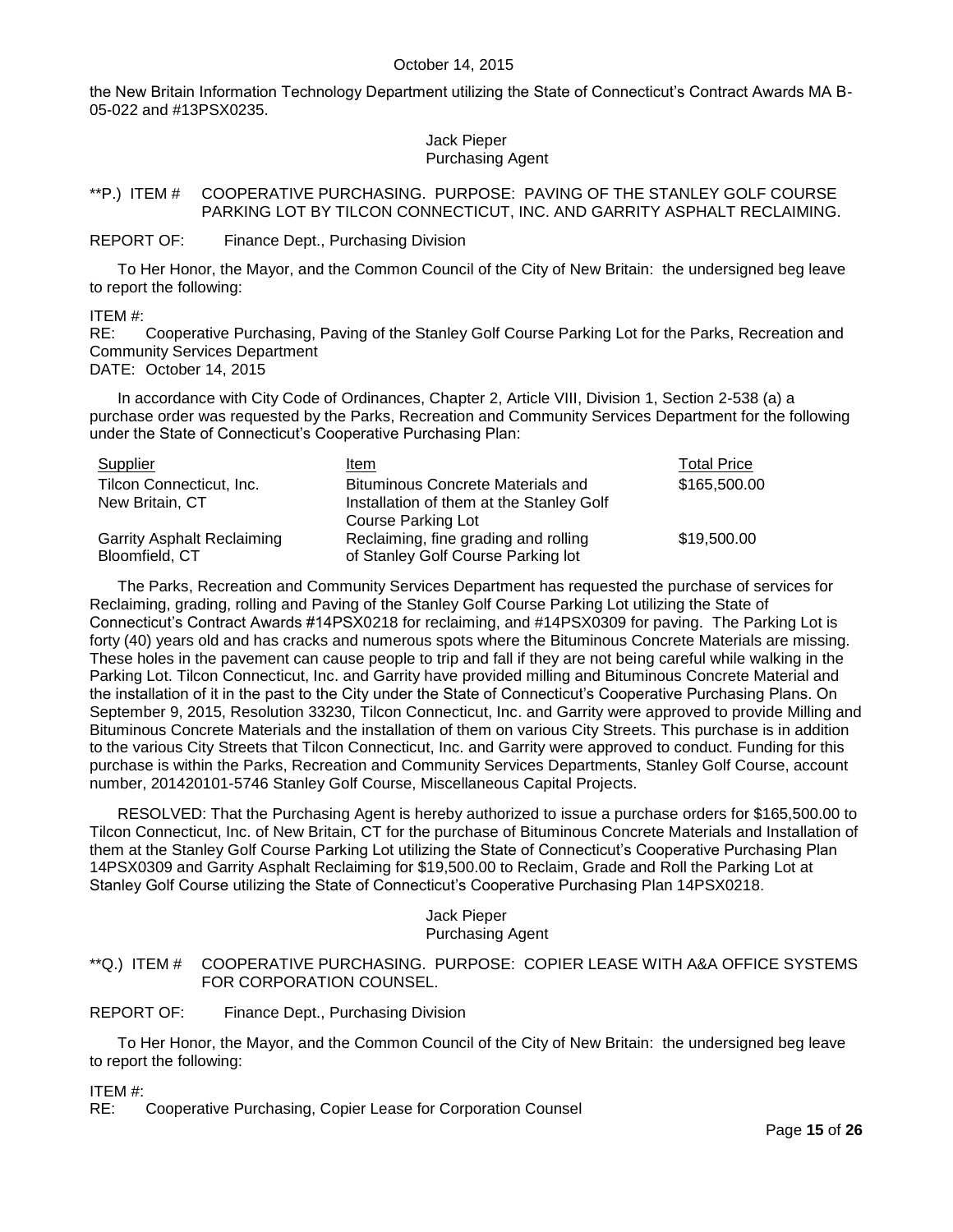#### DATE: October 14, 2015

In accordance with City Code of Ordinances, Chapter 2, Article VIII, Division 1, Section 2-538 (a), a purchase order was requested by Corporation Counsel for the following under the State of Connecticut's Cooperative Purchasing Plan, Contract Award #012PSX0026:

| <b>Supplier</b>    | Description                   | Pricing                                |
|--------------------|-------------------------------|----------------------------------------|
| A&A Office Systems | Lease of a Savin MP C3003     | \$176.80/Month and \$0.005 per Black & |
| Middletown, CT.    | <b>Multifunctional Copier</b> | White Copies over 8,000 Copies per     |
|                    |                               | month and \$0.05 per Color Copies      |

The Corporation Counsel requested a five (5) year lease of a multifunctional copier that can copy, print, scan, fax, e-mail and duplex. The pricing includes all maintenance, repairs, service, toner and supplies excluding paper for 8,000 copies per month. The Corporation Counsel's present copier is eight (8) years old and has required numerous repairs recently. Parts to make the needed repairs to the existing copier are becoming hard to obtain and some are no longer available. Corporation Counsel's fax machine is also broken and cannot be repaired. The monthly lease price submitted by A&A Office Systems for the new copier is the same as the State of Connecticut's Contract, 012PSX0026 that A&A Office Systems has with them. Funding is available for the new Copier Lease in the Corporation Counsel's account number 001109001-5436 Equipment Maintenance and Repairs.

RESOLVED: That the Purchasing Agent is hereby authorized to issue a Purchase Order and to enter into a five (5) year lease agreement with A&A Office Systems of Middletown, CT for the lease of a new multifunctional copier for Corporation Counsel at \$176.80 per month utilizing the State of Connecticut's Cooperative Purchasing Plan, Contract Award #012PSX0026.

#### Jack Pieper Purchasing Agent

<span id="page-15-0"></span>\*\*R.) ITEM # COOPERATIVE PURCHASING. PURPOSE: INFIELD RENOVATIONS AT NEW BRITAIN STATIUM FOR \$44,179.50 TO SPORT TURF SPECIALTIES, INC.

REPORT OF: Finance Dept., Purchasing Division

To Her Honor, the Mayor, and the Common Council of the City of New Britain: the undersigned beg leave to report the following:

ITEM #:

RE: Emergency Purchase Order (Informational Report Only) DATE: October 14, 2015

In accordance with City Code of Ordinances, Chapter 2, Article VIII, Division V, Section 2-606a, an emergency purchase order were authorized by the Mayor and issued to the vendor listed below on September 23, 2015

| <b>Supplier</b>                               | Item                                          | <b>Total Price</b> |
|-----------------------------------------------|-----------------------------------------------|--------------------|
| Sport Turf Specialties, Inc.<br>Wrentham. MA. | Infield Renovations at<br>New Britain Stadium | \$44.179.50        |

The Purchasing Agent reports that no formal bid solicitation and advertisement as outlined in the Purchasing Ordinances were made for this item. In accordance with Section 2-606b of the City Code of Ordinances, the Purchasing Agent reports:

An emergency purchase order was requested by the New Britain Park, Recreation and Community Services Department for the renovations of the entire infield, foul lines and twelve feet (12) back into the outfield. The work included removal of the existing sod and replacing it with new sod, laser grading of the infield to eliminate holes and to make the infield level to meet with Major League specifications. The renovations had to be conducted immediately to guarantee proper field conditions for next spring. The infield renovations could not be conducted sooner when the weather was warmer because of the baseball season and the games played there. It is the time of year that sod replacement must be done immediately to ensure it will start to grow before the cold winter season and be ready for the spring season when the new baseball team will start playing at the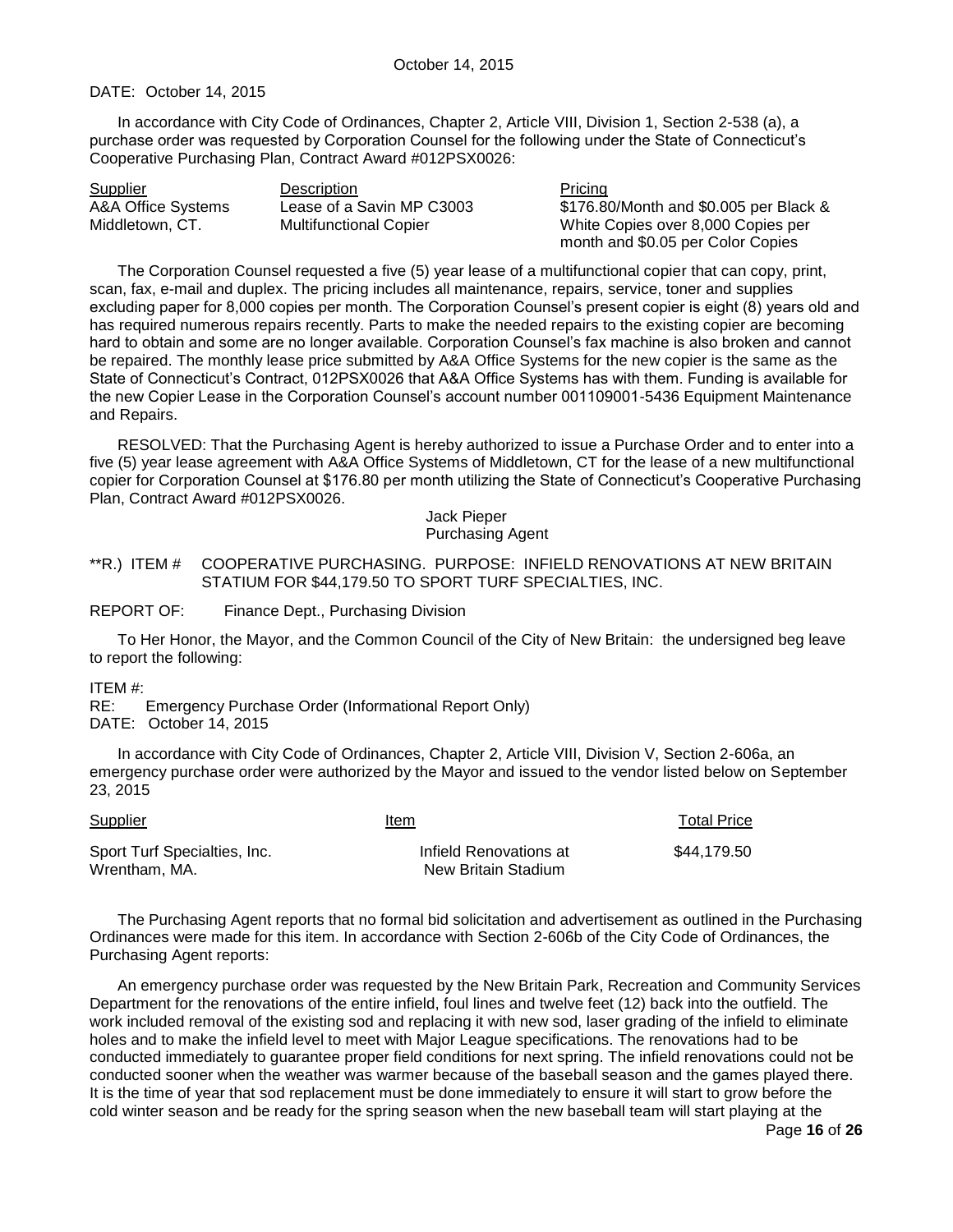stadium. Funding for the Infield Renovations is available within the New Britain Park, Recreation and Community Services Department's account number 00883314601-5454, New Britain Stadium Renovations, Public Works Construction Contracts.

#### Jack Pieper Purchasing Agent

# **BOARD OF POLICE COMMISSIONERS**

<span id="page-16-0"></span>\*\*S.) 33090 RESPONSE TO PETITION 33090. PURPOSE: TRAFFIC SURVEY AND POLICE MONITORING OF TRAFFIC FLOW ON LINCOLN STREET, SOUTH OF CORBIN AVENUE.

#### REPORT OF: THE BOARD OF POLICE COMMISSIONERS

To Her Honor, the Mayor, and the Common Council of the City of New Britain: the undersigned beg leave to report the following:

ITEM #: 33090

RE: Common Council Petition #33090, re: Please conduct a traffic survey and police monitoring of the flow of traffic on Lincoln Street, south of Corbin Avenue.

Date: October 14, 2015

The Traffic Safety Bureau supervisor conducted enforcement in the area on several occasions and found no violators. A check of traffic statistics over the last six months revealed one minor motor vehicle accident and one motor vehicle traffic stop. The Traffic Safety Bureau will continue enforcement activities in the area.

No further action by the Board is required at this time.

#### Jack W. Ferguson II Clerk of the Board

#### <span id="page-16-1"></span>\*\*T.) 33092 RESPONSE TO PETITION 33092. PURPOSE: TRAFFIC STUDY ON WILDWOOD STREET ADJACENT TO CHESLEY PARK.

#### REPORT OF: THE BOARD OF POLICE COMMISSIONERS

To Her Honor, the Mayor, and the Common Council of the City of New Britain: the undersigned beg leave to report the following:

# **ITEM #: 33092**<br>RE: Commor

Common Council Petition #33092, re: Please conduct a traffic study on Wildwood Street adjacent to Chesley Park and also the Police Substation after complaints of excessive speeding and illegal parking. Date: October 14, 2015

Members of the Traffic Safety Bureau conducted enforcement in the area and also notified the patrol division of this petition. Numerous parking tickets were issued on Wildwood Street in response to this complaint. Both divisions will continue enforcement activities in the area.

No further action by the Board is required at this time.

#### Jack W. Ferguson II Clerk of the Board

<span id="page-16-2"></span>\*\*U.) 33143 RESPONSE TO PETITION 33143. PURPOSE: TRAFFIC STUDY ON MERIGOLD DRIVE, NEAR ENTRANCE OF PULASKI SCHOOL.

#### REPORT OF: THE BOARD OF POLICE COMMISSIONERS

To Her Honor, the Mayor, and the Common Council of the City of New Britain: the undersigned beg leave to report the following:

#### ITEM #: 33143

RE: Common Council Petition #33143, re: Please conduct a traffic study on Merigold Drive near the rear entrance of Pulaski School after complaints of cars speeding out of the back parking lot.

Date: October 14, 2015

The Traffic Safety Bureau supervisor conducted enforcement in the area on several occasions and found no violators. There is little or no traffic at the school during July and August. A check of traffic statistics over the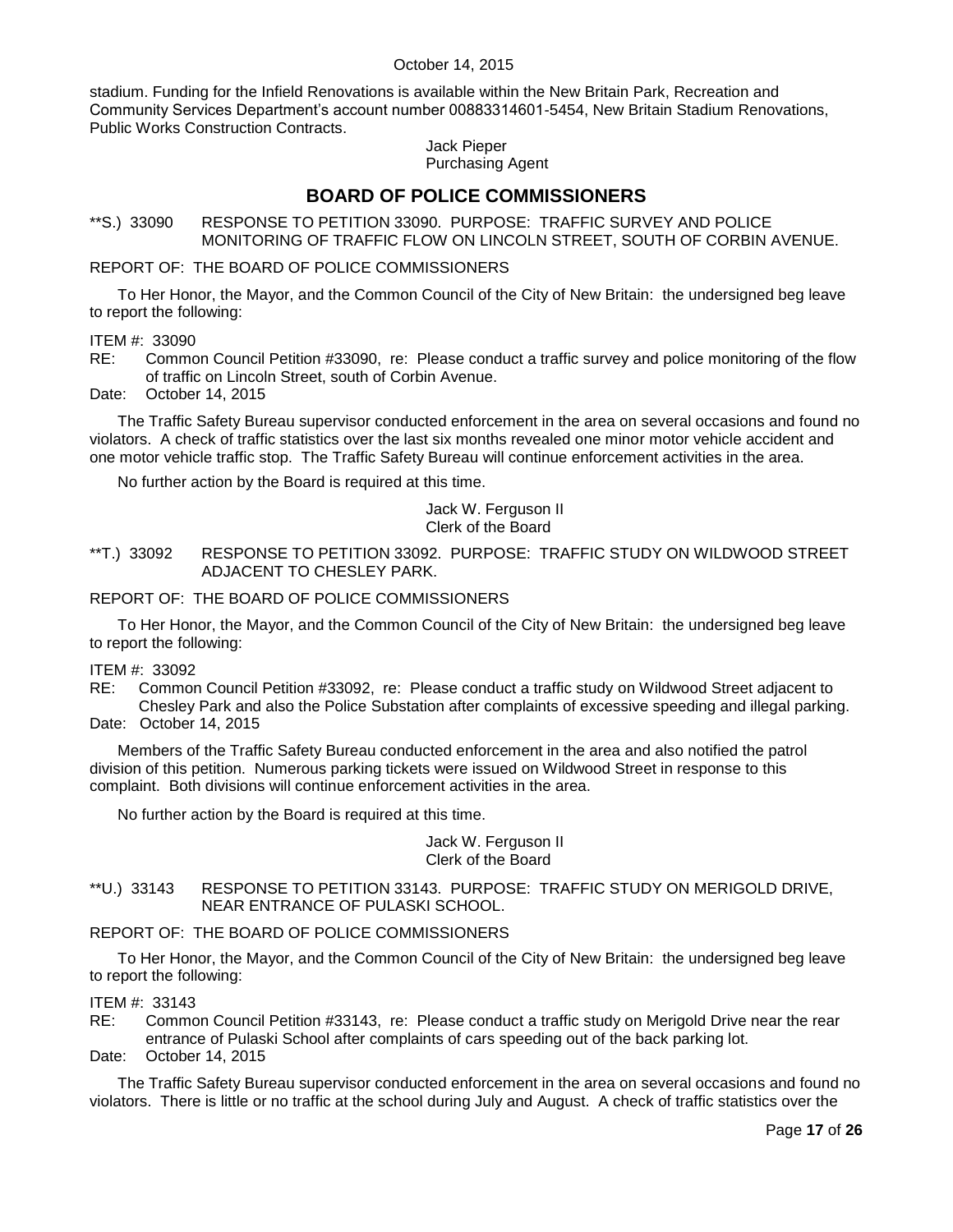last six months revealed no motor vehicle accidents and no reported complaints of speeding. The Traffic Safety Bureau will continue enforcement activities in the area.

No further action by the Board is required at this time.

Jack W. Ferguson II Clerk of the Board

<span id="page-17-0"></span>\*\*V.) 33145 RESPONSE TO PETITION 33145. PURPOSE: TRAFFIC STUDY AT THE INTERSECTION OF WHITING STREET AND STANLEY STREET.

REPORT OF: THE BOARD OF POLICE COMMISSIONERS

To Her Honor, the Mayor, and the Common Council of the City of New Britain: the undersigned beg leave to report the following:

ITEM #: 33145

RE: Common Council Petition #33145, re: Please conduct a traffic study at the intersection of Whiting and Stanley Streets after complaints of excessive speeding and on street parking making it difficult for emergency vehicles.

Date: October 14, 2015

Members of the Traffic Safety Bureau conducted enforcement in the area and also notified the patrol division of this petition. A check of traffic statistics over the last six months revealed 5 minor motor vehicle accidents in the intersection of Whiting and Stanley Streets, 12 reported complaints of illegal parking (ten tickets issued), and 41 motor vehicle stops. Both divisions will continue enforcement activities in the area.

No further action by the Board is required at this time.

Jack W. Ferguson II Clerk of the Board

# **PUBLIC WORKS DEPARTMENT**

<span id="page-17-1"></span>\*\*W.) 33256 RESPONSE TO PETITION 33256. PURPOSE: PROPERTY CLEAN-UP AND "NO DUMPING" SIGNS POSTED ON HAZELMERE ROAD.

REPORT OF: Department of Public Works

To Her Honor, the Mayor, and the Common Council of the City of New Britain: the undersigned beg leave to report the following:

ITEM #:33256

RE: Property Cleanup-Hazelmere Road

The wooded area of Hazelmere Road between the north end of Sylvan Road and Barbour Road was cleared of all debris illegally dumped on the property, and a "NO Dumping" sign was installed on September 25, 2015.

Mark E. Moriarty, Director Public Works

# **TAX DEPARTMENT**

<span id="page-17-2"></span>\*\*X.) ITEM # TAX ABATEMENTS, CORRECTIONS AND REFUNDS.

REPORT OF: Tax Collector

To Her Honor, the Mayor, and the Common Council of the City of New Britain: the undersigned beg leave to report the following:

ITEM #:

RE: Tax Abatements, Corrections and Refunds

The Collector of Taxes has referred a list of tax abatements, corrections and refunds. Acceptance and adoption is respectfully recommended.

Cheryl S. Blogoslawski Tax Collector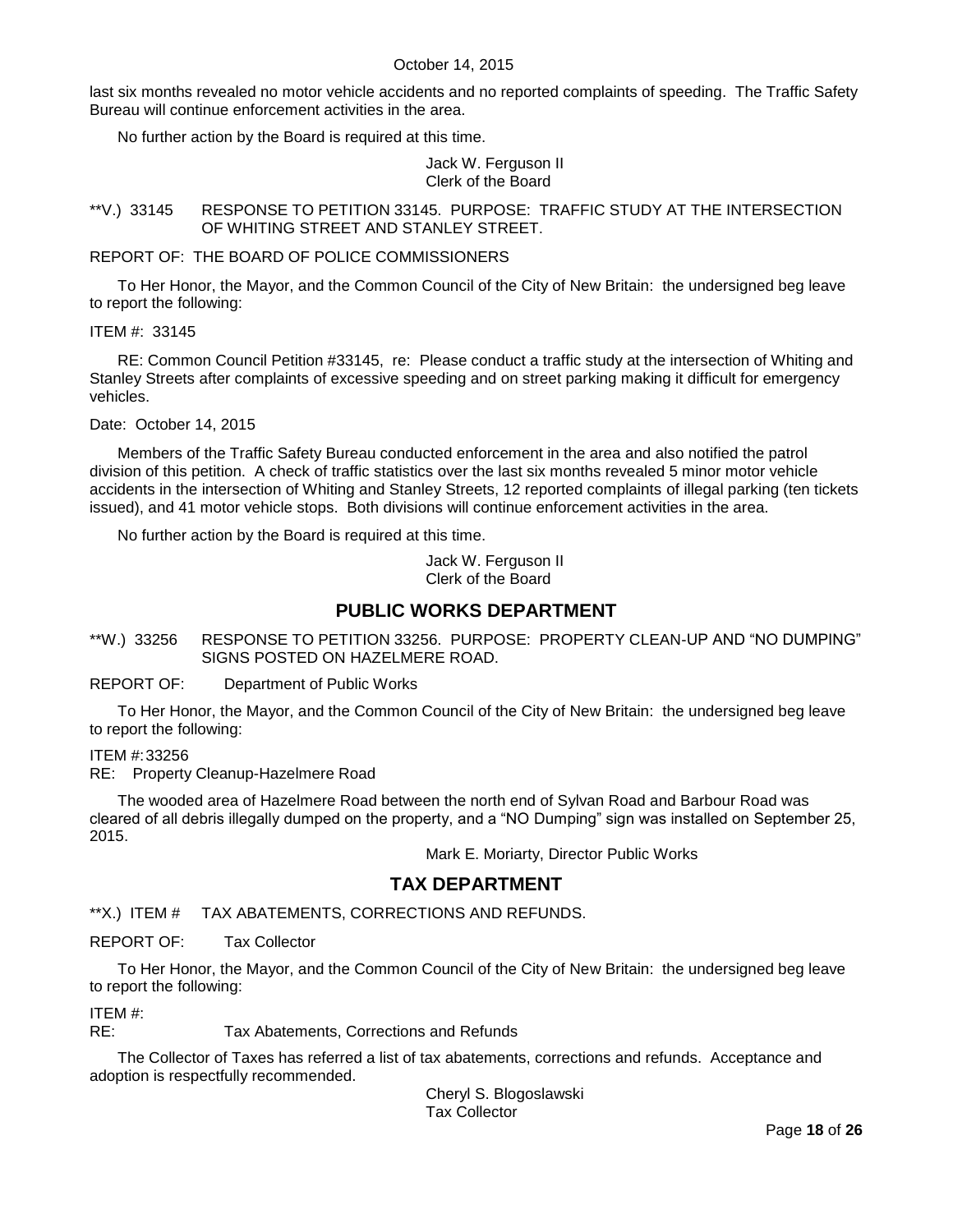# **REPORTS RETURNED FROM COMMITTEE**

# **STANDING CLAIMS SUBCOMMITTEE**

#### <span id="page-18-0"></span>\*\*Y.) ITEM # CLAIMS SUBCOMMITTEE. PURPOSE: SETTLEMENT OF CLAIMS.

#### REPORT OF: COMMITTEE ON ADMINISTRATION, FINANCE AND LAW

To Her Honor, the Mayor, and the Common Council of the City of New Britain: the undersigned beg leave to report the following:

#### ITEM #:

RE: The Standing Claims Subcommittee

The Standing Claims Subcommittee of the Committee on Administration, Finance and Law at a regular meeting held on Wednesday evening, October 7, 2015, at 6:30 PM in Room 201, City Hall, having held public hearings and made investigations of said claims, respectfully begs leave to recommend the following:

RESOLVED; that Susan Wassil of 161 South Main Street, Apt. 126, New Britain, Conn., be given leave to withdraw her claim for property damage sustained on

March 13, 2015.

RESOLVED; that James Eaton of 129 Chapman Street, New Britain, Conn., be given leave to withdraw his claim of property damage sustained on May 27, 2015

RESOLVED; that the sum of \$22,806.20 be paid to Anna Ludwik-Jakubik of 191 Broad Street, New Britain, Conn., in full settlement of her claim of property damages sustained as a result of the City's sewer main back up on August 4, 2015.

Alderman Carlo Carlozzi, Jr. **Chair** 

# **ZONING SUBCOMMITTEE**

<span id="page-18-1"></span>\*\*Z.) 33220 RECOMMENDATION FOR PETITION 33220. PURPOSE: AMENDMENT TO THE ZONING ORDINANCES SEC. 170 REGARDING SIGNAGE IN THE CENTRAL BUSINESS DISTRICT.

REPORT OF: ZONING SUBCOMMITTEE OF THE COMMITTEE ON PLANNING, ZONING AND HOUSING

To Her Honor, the Mayor, and the Common Council of the City of New Britain: the undersigned beg leave to report the following:

ITEM #: 33220 RE:

The Zoning Subcommittee of the Committee on Planning, Zoning and Housing held a regular meeting and public hearing on Tuesday, October 6, 2015, at 7:00 PM in the Council Chambers, to which was referred the matter of item #33220, an amendment to the zoning ordinances regarding signs in the Central Business District, voted to accept and refer back to the Common Council with a favorable recommendation.

> Alderman Carlo Carlozzi, Jr. **Chair**

<span id="page-18-2"></span>\*\*AA.) 33221 RECOMMENDATION FOR PETITION 33221. PURPOSE: AMENDMENT TO THE ZONING ORDINANCES SEC. 216 TO ADD TEXT GOVERNING INCENTIVE HOUSING/TRANSIT ORIENTED DESIGN DISTRICT - DOWNTOWN.

REPORT OF: ZONING SUBCOMMITTEE OF THE COMMITTEE ON PLANNING, ZONING AND HOUSING

To Her Honor, the Mayor, and the Common Council of the City of New Britain: the undersigned beg leave to report the following:

ITEM #: 33221 RE: IHZ/TOD 1 - Downtown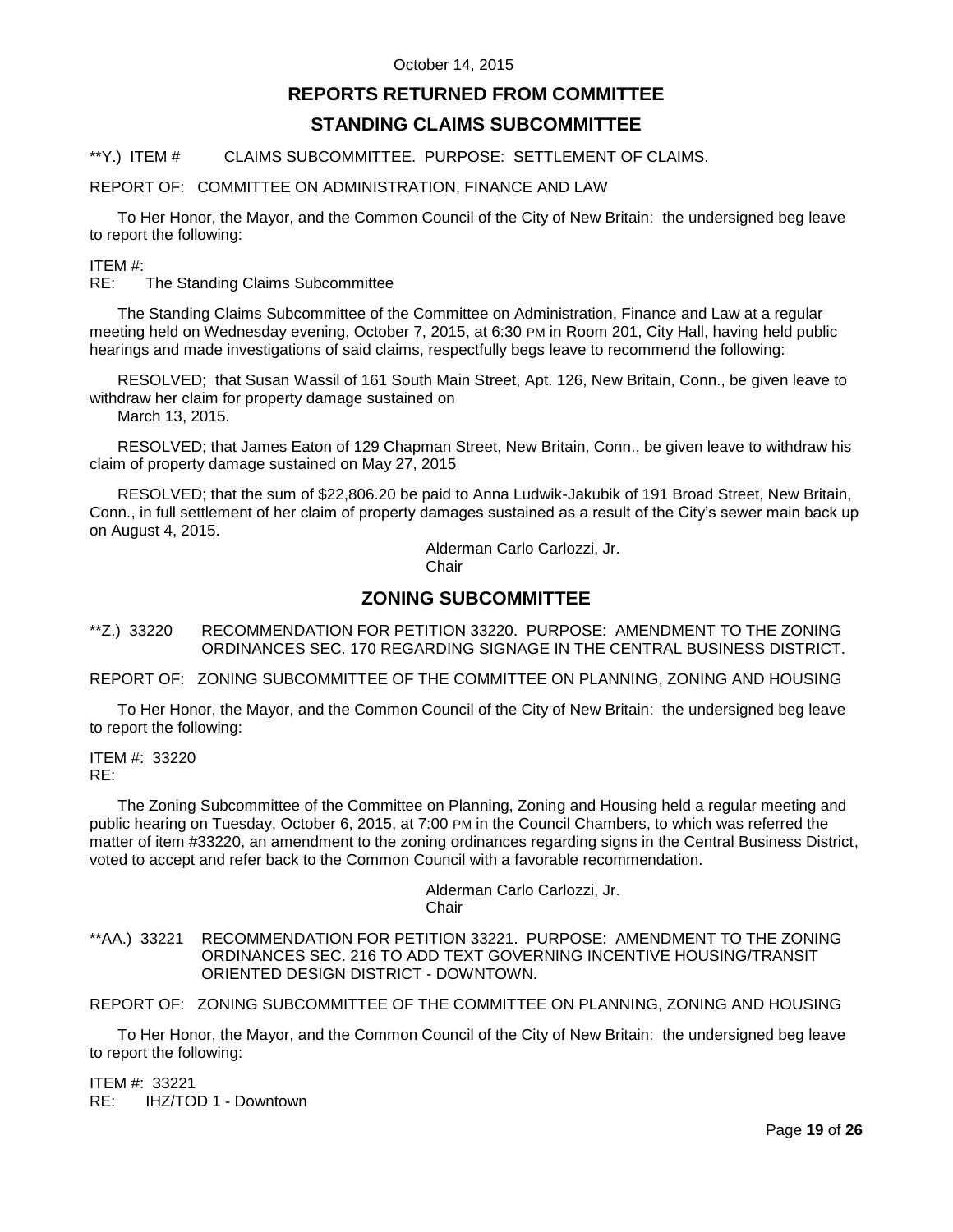The Zoning Subcommittee of the Committee on Planning, Zoning and Housing held a regular meeting and public hearing on Tuesday, October 6, 2015, at 7:00 PM in the Council Chambers, to which was referred the matter of item #33221. The Zoning Subcommittee voted to split the original petition and only sections 50-10, 50-10-60, 170-10-240, 170-20-100, 170-50-10, 170-50-10.10, 170-50-10.20, 170-50-10.30, 170-100-60 and new sections 216 and 217 were acted on and referred back to the Council with neutral recommendation. The remaining sections of the original petition were tabled.

In connection with the amendment to the Zoning Ordinances regarding sections 50-10, 50-10-60, 170-10- 240, 170-20-100, 170-50-10, 170-50-10.10, 170-50-10.20, 170-50-10.30, 170-100-60 and section 216, text governing the Incentive Housing/Transit Orient Design District – Downtown, the Zoning Subcommittee of the Committee on Planning, Zoning and Housing voted to accept as amended and refer back to the Council with a neutral recommendation.

> Alderman Carlo Carlozzi, Jr. **Chair**

<span id="page-19-0"></span>\*\*BB.) 33221 RECOMMENDATION FOR PETITION 33221. PURPOSE: AMENDMENT TO THE ZONING ORDINANCES SEC. 217 TO ADD TEXT GOVERNING INCENTIVE HOUSING/TRANSIT ORIENTED DESIGN DISTRICT – EAST MAIN.

REPORT OF: ZONING SUBCOMMITTEE OF THE COMMITTEE ON PLANNING, ZONING AND HOUSING

To Her Honor, the Mayor, and the Common Council of the City of New Britain: the undersigned beg leave to report the following:

ITEM #: 33221

RE: IHZ/TOD 2 – East Main

The Zoning Subcommittee of the Committee on Planning, Zoning and Housing held a regular meeting and public hearing on Tuesday, October 6, 2015, at 7:00 PM in the Council Chambers, to which was referred the matter of item #33221. The Zoning Subcommittee voted to split the original petition and only sections 50-10, 50-10-60, 170-10-240, 170-20-100, 170-50-10, 170-50-10.10, 170-50-10.20, 170-50-10.30, 170-100-60 and new sections 216 and 217 were acted on and referred back to the Council with neutral recommendation. The remaining sections of the original petition were tabled.

In connection with the amendment to the Zoning Ordinances regarding Sec. 217, text governing the Incentive Housing/Transit Orient Design District – East Main, the Zoning Subcommittee of the Committee on Planning, Zoning and Housing voted to accept as amended and refer back to the Council with a neutral recommendation.

> Alderman Carlo Carlozzi, Jr. **Chair**

# **NEW RESOLUTIONS**

<span id="page-19-1"></span>1.) ITEM # APPROVAL OF AGREEMENT BETWEEN THE NEW BRITAIN BOARD OF EDUCATION AND LOCAL 51 – NEW BRITAIN FEDERATION OF TEACHERS. PURPOSE: CONCLUDED NEGOTIATIONS AND REACHED TENTATIVE AGREEMENT FOR A COLLECTIVE BARGAINING AGREEMENT. J. GIANTONIO, W. PABON, D. SALERNO, E. SANCHEZ

Item # RE: Local 51 – The New Britain Federation of School Administrators

To Her Honor, the Mayor, and the Common Council of the City of New Britain: the undersigned beg leave to recommend the adoption of the following:

APPROVAL OF AGREEMENT BETWEEN THE NEW BRITAIN BOARD OF EDUCATION AND LOCAL 51 – THE NEW BRITAIN FEDERATION OF SCHOOL ADMINISTRATORS

WHEREAS, the New Britain Board of Education and Local 51 have concluded negotiations and reached a tentative agreement for collective bargaining covering the period of July 1, 2016 to June 30, 2019; and

WHEREAS, Local 51 members have ratified the tentative agreement; and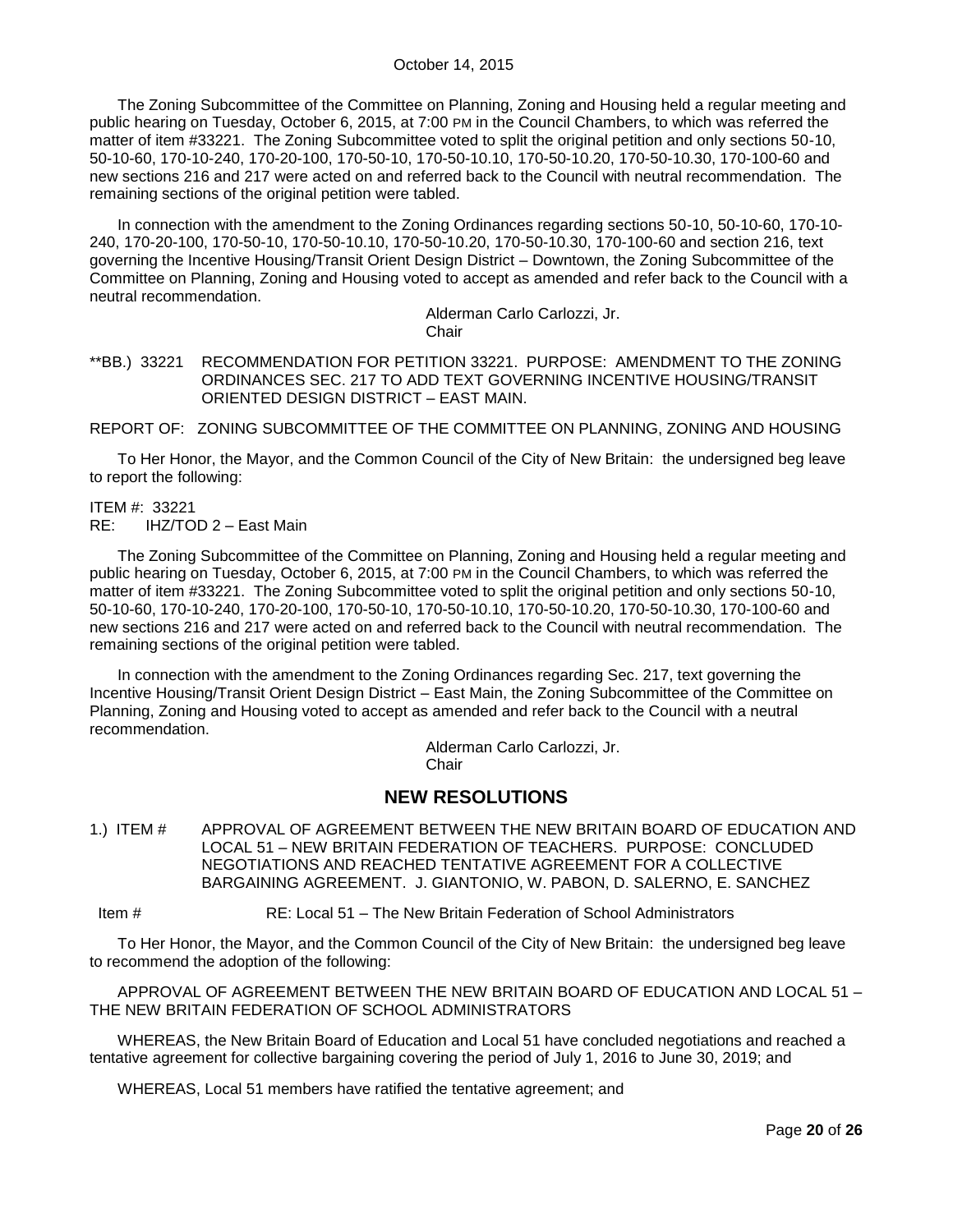WHEREAS, action is required by the Common Council of the City of New Britain in accordance with the Code of Ordinances of the City of New Britain and Connecticut General Statutes; NOW, THEREFORE, BE IT

RESOLVED, that the proposed agreement between the New Britain Board of Education and Local 51 be and hereby is approved by the Common Council of New Britain.

> Ald. Jamie Giantonio Ald. Wilfredo Pabon Ald. Daniel Salerno Ald. Emmanuel Sanchez

<span id="page-20-0"></span>2.) ITEM # OCTOBER 2015 AS POLISH-AMERICAN HERITAGE MONTH. S. BIELINSKI, E. MAGNUSZEWSKI

Item # RE: Polish-American Heritage Month 2015

To Her Honor, the Mayor, and the Common Council of the City of New Britain: the undersigned beg leave to recommend the adoption of the following:

WHEREAS, during the month of October we recognize and honor the Americans of Polish decent who have helped build our nation and our community; and

WHEREAS, many valorous Polish individuals fought alongside their American comrades during the Revolutionary War to win independence for this great nation; and

WHEREAS, General Casimir Pulaski served diligently and tenaciously during the Revolutionary War with distinction and his courageous efforts and selfless acts will never be forgotten; and

WHEREAS, October 11<sup>th</sup> is designated as General Pulaski Memorial Day in honor of the valiant leader that sacrificed his life, for a country not his own, in an endeavor to secure freedom and liberty for others; and

WHEREAS, during this time we also reflect on the contributions of the many Polish-Americans that have so richly given to develop this great nation and throughout history; and

WHEREAS, Polish American Citizens have contributed so much to our society and our community from their support in battle, their skills in business, knowledge in education and in all areas of life; and

NOW, THEREFORE, BE IT RESOLVED, that the City of New Britain recognize October 2015 as Polish-American Heritage Month and encourage all residents to celebrate the sacrifices, contributions, culture and prosperity of our friends and neighbors of Polish decent.

> Alderwoman Suzanne Bielinski Alderwoman Eva Magnuszewski

<span id="page-20-1"></span>3.) ITEM # OCTOBER 2015 AS BREAST CANCER AWARENESS MONTH. S. BIELINSKI, T. COLLINS

Item# RE: October 2015 as Breast Cancer Awareness Month

To Her Honor, the Mayor, and the Common Council of the City of New Britain: the undersigned beg leave to recommend the adoption of the following:

WHEREAS, excluding skin cancer, breast cancer is the most common cancer in women: it is the second leading cause of cancer death in women, after lung cancer; and

WHEREAS, the chance of a woman having invasive breast cancer some time during her life is about 1 in 8. The chance of dying from breast cancer is about 1 in 36; and

WHEREAS, currently there are over 2.8 million women living in the United States who have been treated for breast cancer; and

WHEREAS, approximately 40,000 women will die from the disease this year; and

WHEREAS, Men are also able to get breast cancer and, in fact, there are 2,360 cases every year of breast cancer in men in the United States; and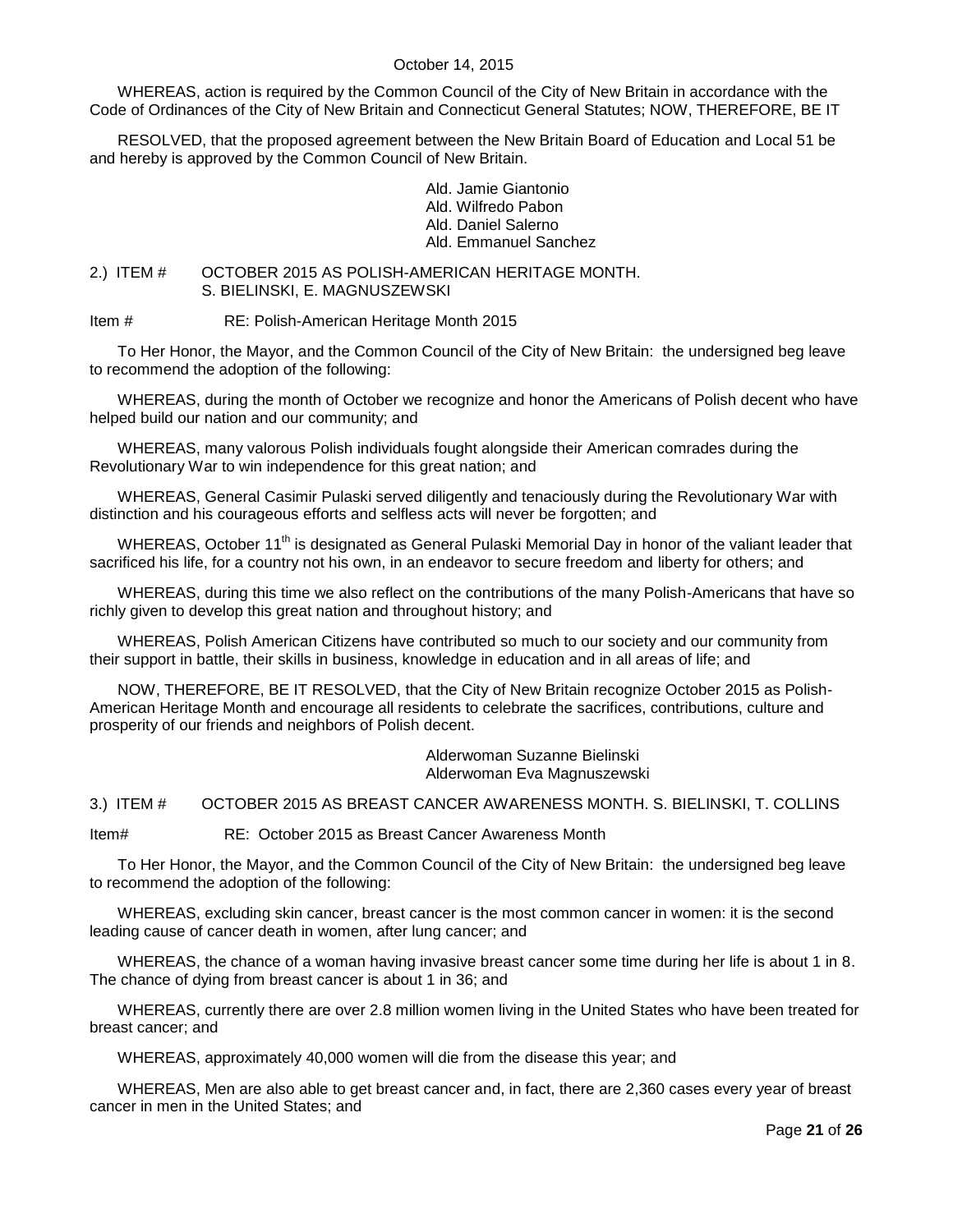WHEREAS, it is not yet known exactly what causes breast cancer, but what is known, is that certain risk factors are linked to the disease; and

WHEREAS, woman age 40 and older should have a mammogram annually. Women in their 20s and 30s should have a clinical breast exam as part of a regular exam by a health expert; and

WHEREAS, studies show that regular mammography screening of women between the ages of 50 and 69 reduces breast cancer mortality by approximately 30% in this age group. However, women with breast cancer will not benefit from mammography screening unless they have access to appropriate treatment; and

WHEREAS, the earlier breast cancer is found, the better the chances that treatment will work; and

WHEREAS, the most common sign of breast cancer is a new lump or mass. A lump that is painless, hard and has uneven edges is more likely to be cancer, but some cancers are tender, soft and rounded; therefore, it is important to have anything unusual checked by your doctor; and

WHEREAS, Breast Cancer Awareness Month is a special opportunity every year to focus attention on this urgent challenge that affects us all in some way; NOW, THEREFORE BE IT

RESOLVED that the City Of New Britain recognizes October as Breast Cancer Awareness Month and wants the citizens of the City to be aware of this disease, its risks and symptoms and are encouraged to self-screen monthly and be screened regularly.

Alderwoman Suzanne Bielinski Alderwoman Tonilynn Collins

<span id="page-21-0"></span>4.) ITEM # SEPTEMBER 15 TO OCTOBER 15, 2015 AS HISPANIC HERITAGE MONTH. M. TRUEWORTHY, E. SANCHEZ

Item # RE: Hispanic Heritage Month 2015

To Her Honor, the Mayor, and the Common Council of the City of New Britain: the undersigned beg leave to recommend the adoption of the following:

WHEREAS, National Hispanic Heritage Month is recognized from September 15<sup>th</sup> to October 15<sup>th</sup> of each year; granting us, as a Nation and a community, the opportunity to join together and celebrate the diverse culture and acknowledge the abounding achievements and benefactions of all residents with Hispanic roots; and

WHEREAS, Hispanic individuals have made major contributions to the development of our Country and our City through leadership in government, businesses, education, sports and the arts; and

WHEREAS, approximately 54 million Hispanic individuals reside in our Country making those with Hispanic roots the Nation's largest ethnic or racial minority; and

WHEREAS, there are over 2.3 Million Hispanic-owned businesses which have generated over \$350.7 Billion in our national economy, making them an asset to our economic health; and

WHEREAS, the City of New Britain is honored to be a home to such an illustrious population and proudly recognizes all the accomplishments Hispanic men and woman have made in developing this community; and

NOW, THEREFORE, BE IT RESOLVED, that the City of New Britain proclaim September 15, 2015 to October 15, 2015 as Hispanic Heritage Month and encourage all residents to celebrate with appropriate programs and activities that memorialize the contributions of Hispanic individuals to our Nation and our community.

Alderman Michael Trueworthy Alderman Emmanuel Sanchez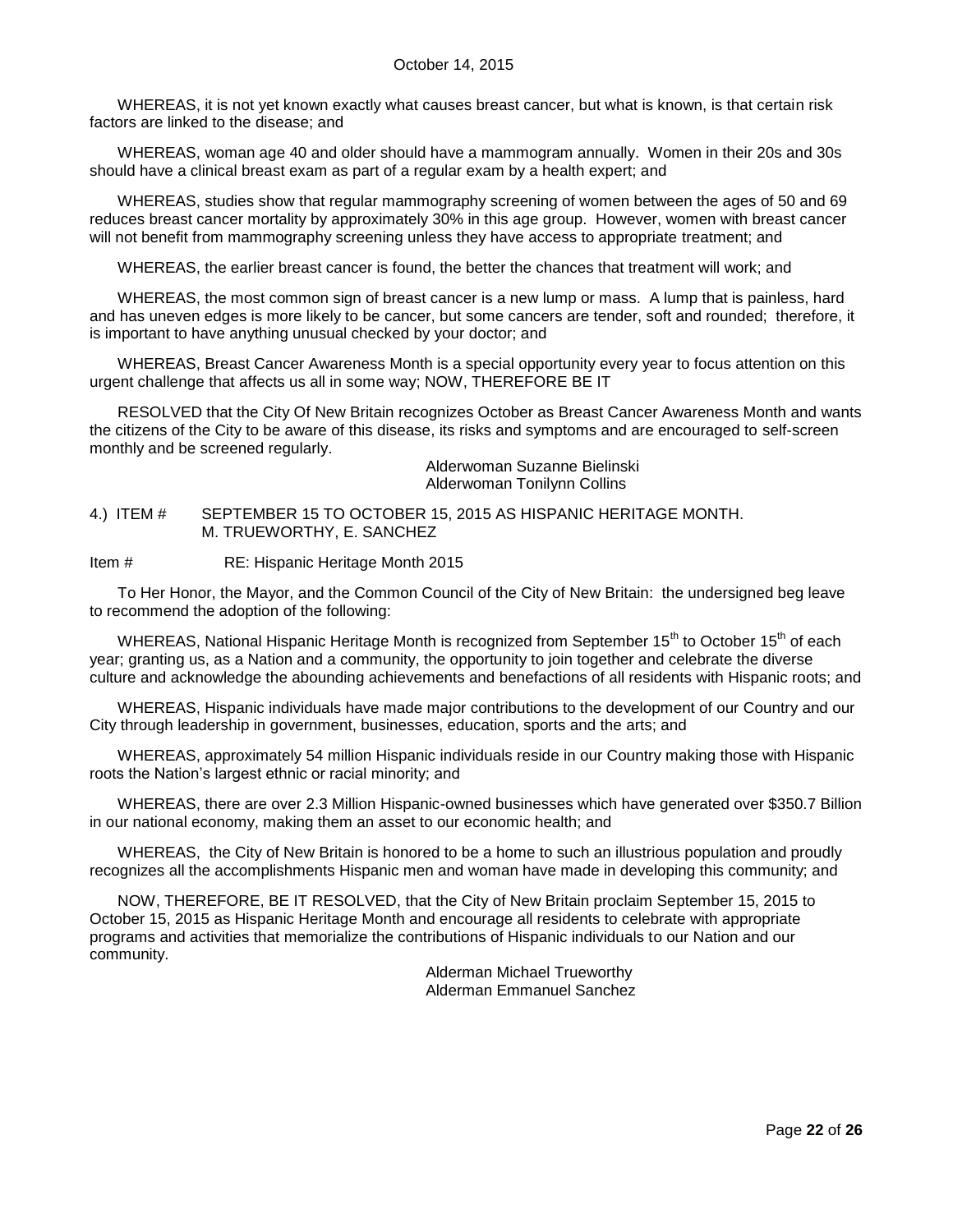#### <span id="page-22-0"></span>5.) ITEM # DR. MARTIN LUTHER KING JR. CEREMONY. PURPOSE: ALLOWING THE COMMISSION ON HUMAN RIGHTS AND OPPORTUNITIES TO SOLICIT AND RECEIVE CONTRIBUTIONS TO SPONSOR THE ANNUAL DR. MARTIN LUTHER KING, JR. CEREMONY/BREAKFAST. T. COLLINS

Item  $\#$  RE:

To Her Honor, the Mayor, and the Common Council of the City of New Britain: the undersigned beg leave to recommend the adoption of the following:

Resolution Summary: This Resolution allows the Commission on Human Rights & Opportunities to solicit and receive contributions to sponsor the Monday, January 18, 2016, annual Ceremony/Breakfast in commemoration of the Rev. Dr. Martin Luther King, Jr. Holiday Observance

WHEREAS: each year the City of New Britain hosts a Ceremony/Breakfast to reflect on the accomplishments of Rev. Dr. Martin Luther King, Jr. and acknowledge the impact that he had on American history; and

WHEREAS: Dr. King's life work represented a steadfast commitment to ensuring and advancing equality for all people; and

WHEREAS: as a man of vision, he challenged Americans to fully embrace the core values of our nation's constitution – freedom, liberty and justice – and worked tirelessly to awaken the conscience of the country; and

WHEREAS: in his strives for civil rights, Dr. King inspired Americans to think beyond themselves, look past differences and work toward equality, serving side-by-side, building relations between people, teaching us that in the end we are more alike that we are different; and

WHEREAS: these ideas of unity and purpose – and the great things that can happen when we work together toward a common goal – are just some of the many reasons we honor Dr. King on this special holiday; and

NOW, THEREFORE, BE IT RESOLVED THAT: the Common Council of the City New Britain hereby authorizes Mayor Erin E. Stewart, through the Commission on Human Rights & Opportunities, to solicit the necessary financial support to defray expenses associated with the MLK Ceremony/Breakfast, to be placed in a designated revenue and expenditure account established by the Finance Department under the administrative power of the CHRO, as outlined below:

| -4476<br>#265521101<br>Revenues: | Expenditures: #265521101-5336 |
|----------------------------------|-------------------------------|
| \$2,000                          | \$2,000                       |

Alderwoman Tonilynn Collins

<span id="page-22-1"></span>6.) ITEM # BUDGET TRANSFER AND APPROPRIATIONS – POLICE DEPARTMENT. PURPOSE: FEDERAL HIGHWAY SAFETY FUNDS FOR OVERTIME TO SUPPORT DUI LAW ENFORCEMENT EFFORTS FROM OCTOBER 15, 2015 TO SEPTEMBER 10, 2016. S. BIELINSKI, C. CARLOZZI, JR., W. PABON, E. SANCHEZ, R. SMEDLEY

Item # RE: Budget Transfer and Appropriation – Police Dept.

To Her Honor, the Mayor, and the Common Council of the City of New Britain: the undersigned beg leave to recommend the adoption of the following:

RESOLUTION SUMMARY: The percentage of alcohol related fatalities in Connecticut during 2011 (45%) was higher than the national percentage of 36% and slightly above the 38% in the other New England States. Of the Connecticut fatal crashes, 40% were estimated to involve drivers above the legal alcohol limit. National statistics also reveal that almost 64% of such crashes occurred during the weekend between Friday and Sunday. In an effort to further reduce alcohol related accidents, the Federal government has continued its Driving Under the Influence (DUI) Enforcement Program.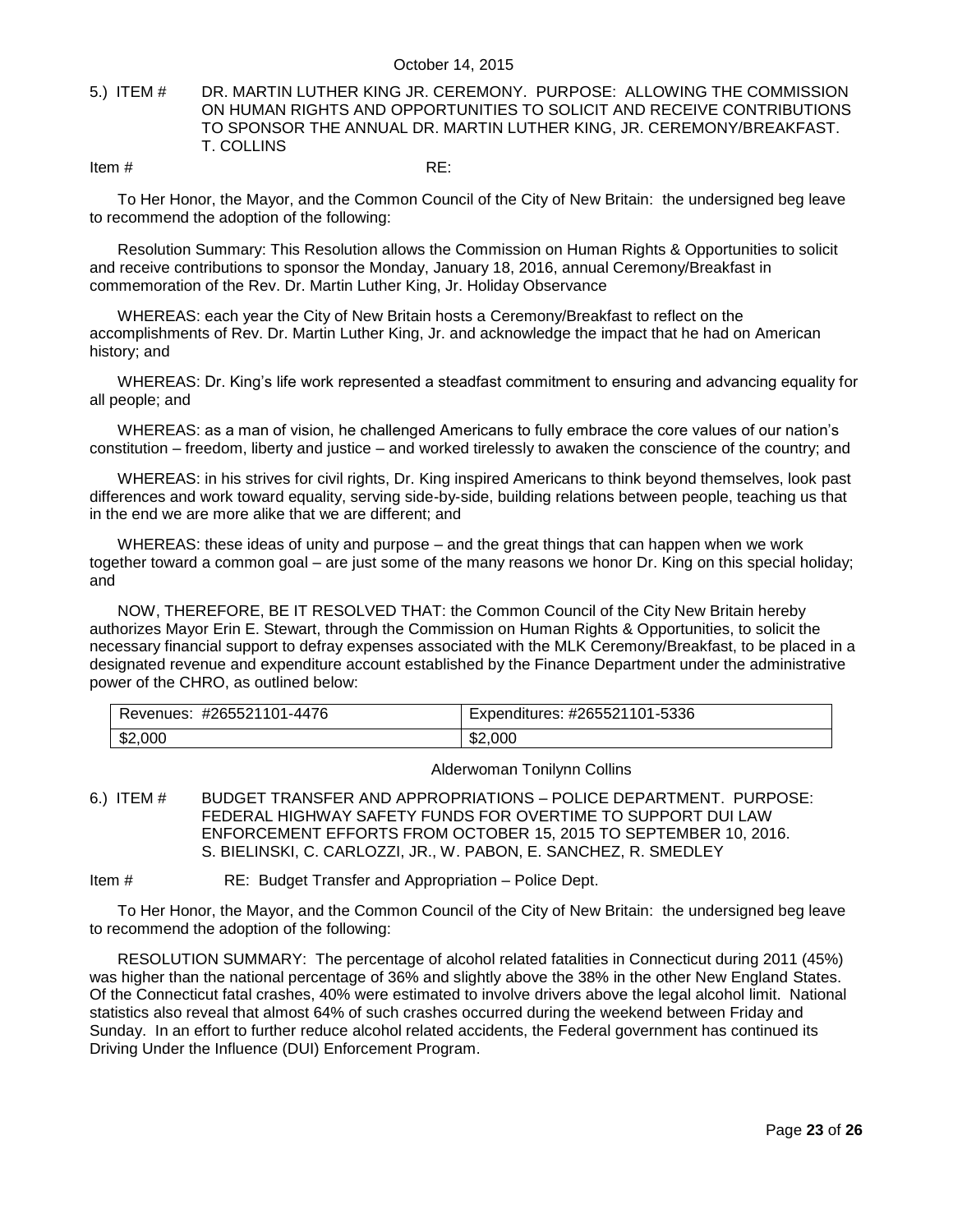WHEREAS, the Connecticut Department of Transportation's Division of Highway Safety has made available Federal highway safety funds for overtime to support DUI law enforcement efforts from October 15, 2015 to September 10, 2016, and

WHEREAS, in accordance with Federal requirements, all initial allowable expenses will be provided for by the City and reimbursable on a 75% basis with the City's 25% match coming from monies budgeted for this purpose in the Police Department's Cash Match Grants Account, and

RESOLVED, that Mayor Erin E. Stewart is authorized to execute all grant documents with the State of Connecticut DOT on behalf of the City of New Britain for the Expanded Driving Under the Influence (DUI) Enforcement Program grant in the sum of \$185,400 to provide Federal dollars for overtime to target those that choose to drive under the influence, thus making City streets safer, and,

RESOLVED, that the sum of \$185,400 be appropriated within the special revenue account structure as follows:

| Increase Revenue:      |                                           |           |
|------------------------|-------------------------------------------|-----------|
| 288211156-4222         | <b>State Department of Transportation</b> | \$139,050 |
| 288211156-6001         | <b>General Fund Match</b>                 | 46,350    |
|                        | Total                                     | \$185,400 |
| Increase Expenditures: |                                           |           |
| 288211156-5122         | Overtime                                  | \$185,400 |
|                        | Total                                     | \$185,400 |

Ald. Suzanne Bielinski - Police Liaison

Ald. Carlo Carlozzi, Jr. - Police Liaison

Ald. Wilfredo Pabon - Police Liaison

Ald. Emmanuel Sanchez - Police Liaison

Ald. Robert Smedley - Police Liaison

<span id="page-23-0"></span>7.) ITEM # CT DEPARTMENT OF CHILDREN AND FAMILIES GRANT. PURPOSE: FUNDS FOR PRO-SOCIAL ACTIVITES AND DIRECT SERVICES PERTAINING TO JUVENILE REVIEW BOARD CLIENTS. E. SANCHEZ

Item #  $RE: CYSA FY 2016 Grant $5,044$ 

To Her Honor, the Mayor, and the Common Council of the City of New Britain: the undersigned beg leave to recommend the adoption of the following:

Resolution Summary: PURPOSE: This resolution allows for receipt of a CT Department of Children and Families Grant that is passed through the CT Youth Services Association for \$5,044 for a contract period that ends June 30, 2016. Funds are to be used for Pro-Social Activities and Direct Services pertaining to Juvenile Review Board clients. There is no match obligation on the part of the City for these entitlement funds.

WHEREAS, the City of New Britain is committed to providing information, referrals and advocacy services to its residents, and particularly its children, AND

WHEREAS, the City of New Britain has had a Juvenile Review Board for the past 37 years. This board handles on average 68 cases of at-risk youth on an annual basis.

WHEREAS, funding for pro-social and direct services has been awarded to New Britain Recreation & Community Services Department, AND

WHEREAS, Recreation and Community Services Department will be providing pro-social activities such as summer camp, baby sitter training, baseball leagues, midget football, YMCA memberships and Tae Kwon Do memberships. The City will also be providing direct services such as MADD smart teen and parent programs and Big Brother/Big Sister programs with this funding, NOW

THEREFORE, BE IT RESOLVED, that Mayor Erin E. Stewart receive full authority to execute all contracts in receipt of the CYSA funding in the amount of \$5,044, AND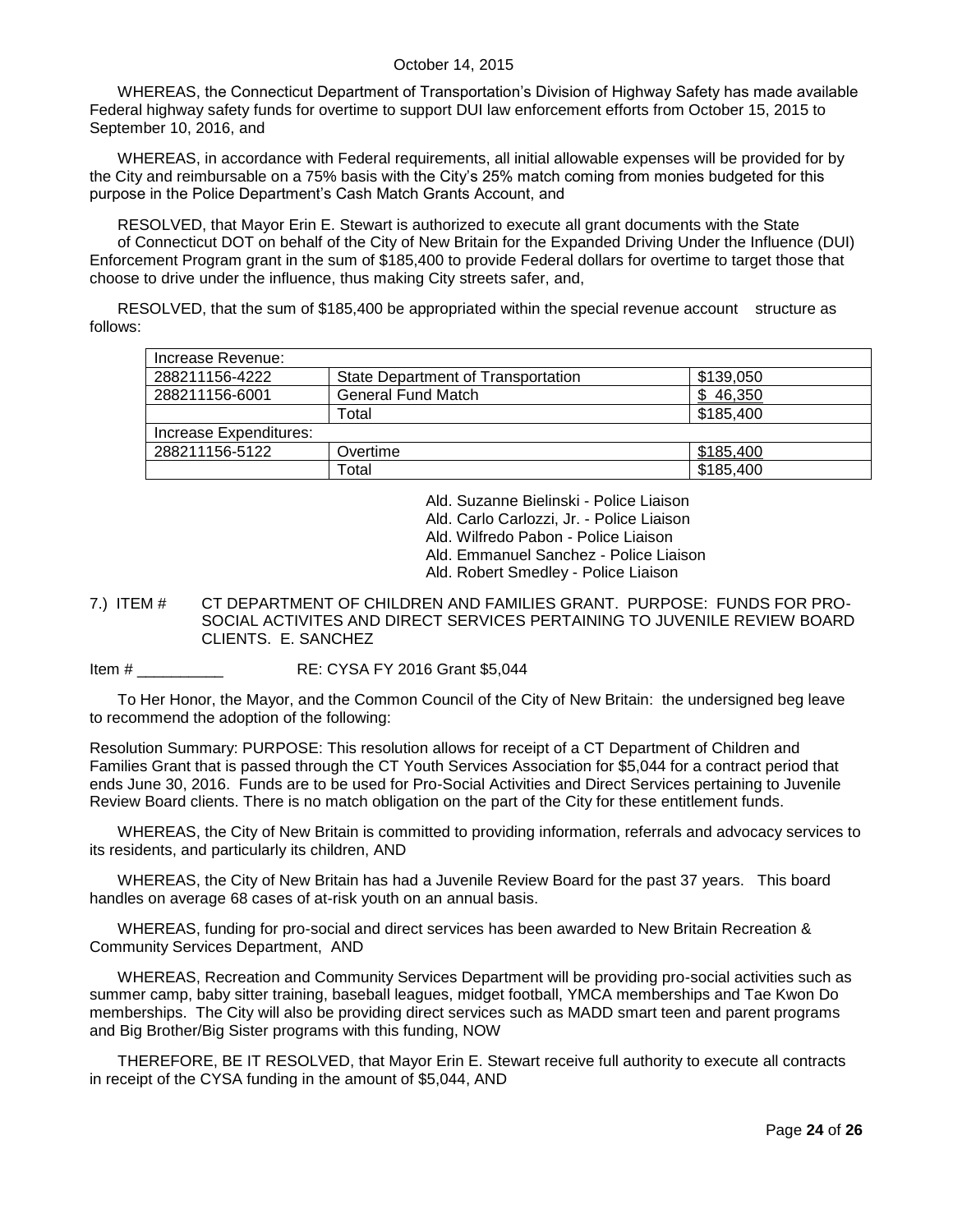BE IT FURTHER RESOLVED, that such funding, upon receipt, be placed in appropriate revenue and expenditure accounts as detailed below, under administrative purview of New Britain Recreation & Community Services Department.

| Revenue Account:       |                                   |              |         |
|------------------------|-----------------------------------|--------------|---------|
| 298536110-4232         | <b>Grants &amp; Contributions</b> |              | \$5.044 |
| Expenditures accounts: |                                   |              |         |
| 298536110-5348         | <b>Other Project Services</b>     |              | \$3,880 |
| 298536110-5835         | Programs                          |              | \$1,164 |
|                        |                                   | <b>TOTAL</b> | \$5,044 |

Alderman Emmanuel Sanchez

#### <span id="page-24-0"></span>8.) ITEM # STATE ASSISTANCE AGREEMENT. PURPOSE: COLD WEATHER OVERFLOW SHELTER. S. BIELINSKI, T. COLLINS, W. PABON, J. GIANTONIO

Item # RE: State Assistance Agreement Cold Weather Overflow Shelter

To Her Honor, the Mayor, and the Common Council of the City of New Britain: the undersigned beg leave to recommend the adoption of the following:

#### CERTIFIED RESOLUTION OF THE CITY OF NEW BRITAIN

I, Mark Bernacki, Town and City Clerk, certify that below is a true and correct copy of a resolution duly adopted by the City of New Britain at a meeting of its Common Council duly convened on October 14, 2015, and which has not been rescinded or modified in any way whatsoever and is at present in full force and effect.

#### $\_$  . The contribution of the contribution of the contribution of  $\_$  . The contribution of the contribution of  $\mathcal{L}_\mathcal{A}$ Date **Date Communist Communist Communist Communist Communist Communist Communist Communist Communist Communist Communist Communist Communist Communist Communist Communist Communist Communist Communist Communist Communist C**

WHEREAS, pursuant to Connecticut General Statutes Sections 4-66aa, 4-8 and 8-206, the Connecticut Department of Housing is authorized to extend financial assistance for economic and community development projects; and

WHEREAS, it is desirable and in the public interest that the City of New Britain make an application to the State in order to provide for a Cold Weather Overflow Shelter, and to execute an Assistance Agreement;

NOW, THEREFORE, BE IT RESOLVED by the Common Council of the City of New Britain:

- 1) That it is cognizant of the conditions and prerequisites for the State financial assistance imposed by Connecticut General Statutes Sections 4-66aa, 4-8 and 8-206;
- 2) That the filing of an application for State financial assistance by the City of New Britain in the amount of \$50,000, or more if offered, is hereby approved; and
- 3) That Erin E. Stewart, Mayor of the City of New Britain, is directed to execute and file such application with the Connecticut Department of Housing, to provide such additional information, to execute such other documents as may be required, to execute an Assistance Agreement with the State of Connecticut for State financial assistance if such an agreement is offered, to execute any amendments, decisions, and revisions thereto, for administration by the Department of Municipal Development.

Alderwoman Suzanne Bielinski Alderwoman Tonilynn Collins Alderman Wilfredo Pabon Alderman Jamie Giantonio